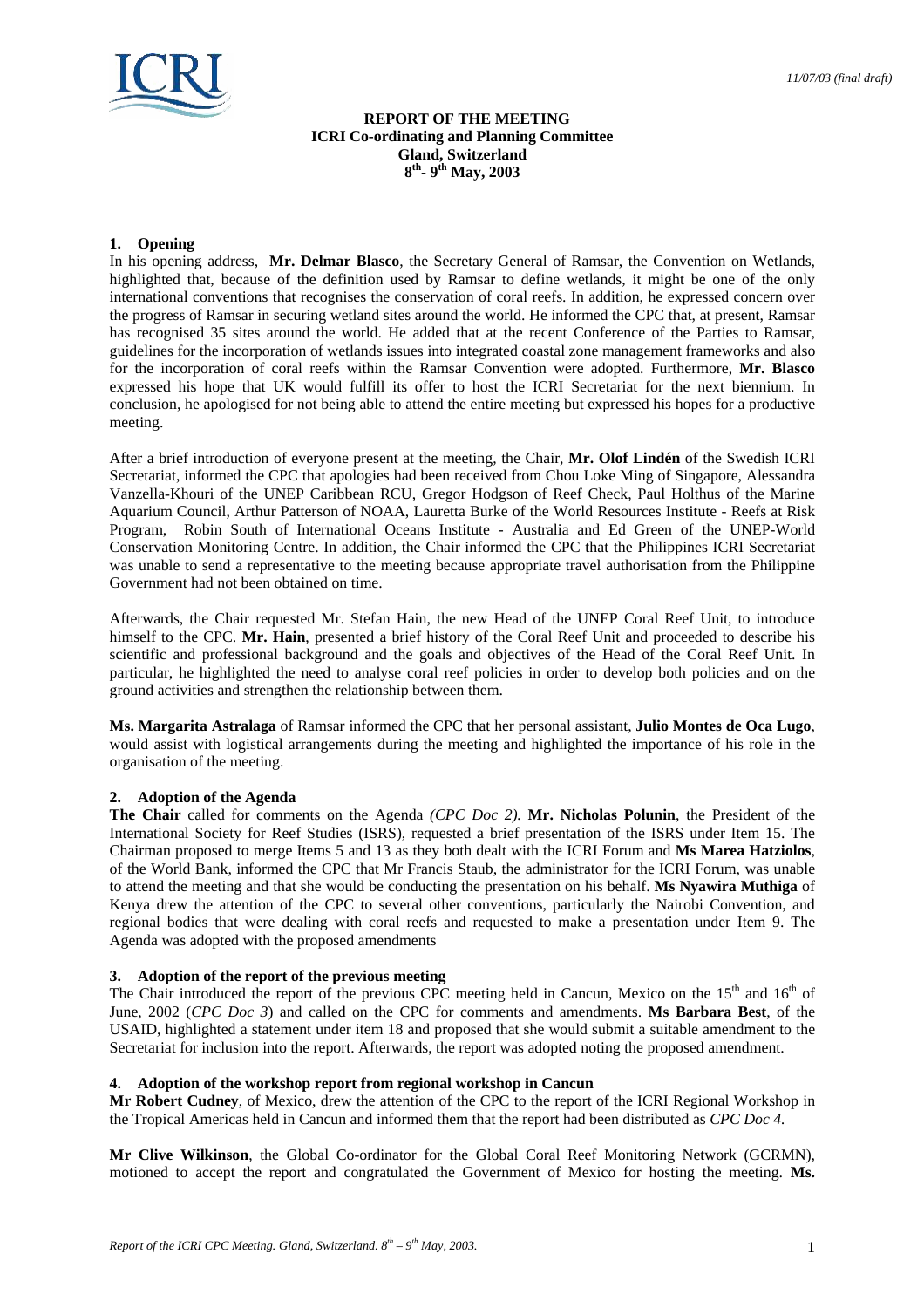**Barbara Best** seconded the motion and **Mr Tom Praster**, of the US State Department, expressed his opinion that the meeting was very well run and highlighted that there will be a "White Water to Blue Water" meeting in March 2004 and encouraged the Mexican Government to participate.

### **5. Report from ITMEMS 2**

**Mr. Richard Kenchington**, the Chair of both the organising committee of the Second International Tropical Marine Ecosystems Management Symposium (ITMEMS 2) and the Board of the International Coral Reef Action Network (ICRAN), informed the CPC that although the meeting was held in a time of worldwide political instability, the success of the meeting was ensured by the focus and dedication of those who were courageous enough to attend. The Symposium was successful in its objective to have each workshop dedicated to discussion and exchange of experiences among participants. **Mr Kenchington**, informed the CPC that the report arising from the Symposium contained nothing new but that it reinforced the fact that existing priorities for tropical marine ecosystems management were still appropriate and that the ICRI *Framework for Action* remained valid. **Mr. Kenchington** highlighted some of the key issues raised during the Symposium, particularly concerning the proportion of programme or institutional budgets that should be devoted to various management activities. He expressed his confidence that the condition of the world's coral reefs had not improved during the last 10-15 years and illustrated this with an example from the Sulu-Sulawesi Sea where SIF terrorists wanted exclusive rights of access to their traditional inshore fishing grounds as part of their demands. **Mr Kenchington** emphasised that the ICRI *Framework for Action* gives ICRI and its partners the mechanisms to identify both human and environmental priorities.

In addition to the general workshops and plenary sessions at the Symposium, **Mr Kenchington** informed the CPC that several regional caucuses were held to give participants the opportunity to highlight issues of particular interest in their region to ensure that those issues would be included in the report of each workshop session. He informed the CPC that the recommendations arising from these caucuses were directed first, within the regions to promote collaboration between communities and governments and second, to provide advice to external people and agencies on how to help with management and that, in order to be fully effective, they would have to be adopted by governments and regional organisations. He concluded by stating that the regional caucuses assisted in ensuring that management issues and priorities were regionally driven, which is a priority of ICRI. *(ITMEMS Action Statement- CPC Doc 5.1; Regional Caucuses Recommendations- CPC Doc 5.2-5.5)*

## *Comments of the CPC*

**Ms Nyawira Muthiga** expressed the opinion that there was good representation of countries and projects, such as CORDIO and the WWF ecoregion, from East Africa and that the regional caucuses were valuable. In addition, she considered that the recommendations describing the amount of money required for various management activities, particularly enforcement, were valuable.

**Mr Bernard Salvat** of France thanked **Mr. Kenchington** for his efforts to organise ITMEMS 2, particularly considering the political situation, and asked for clarification regarding the timing of the next ITMEMS, who will be responsible for its organisation and how will the subjects be distributed between ITMEMS and ICRS. He proposed that these issues should be examined some time during the next biennium. **Mr Nicholas Polunin** offered some clarification by explaining that the ISRS is responsible for the ICRS and that the  $10<sup>th</sup> ICRS$ Meeting would be held in Okinawa and would be organised by the Japanese Coral Reef Society in order to ensure that there is a local flavour to the topics addressed in the meeting. **Mr. Kenchington** recalled the address that Terry Done gave at Bali during the 9<sup>th</sup> ICRS highlighting several of the issues that scientists felt were important for managers to address and likewise, ITMEMS will identify issues that managers feel important for scientists to address in order to assist in management.

The Chair informed the CPC that ICRI had a major role in the organisation of ITMEMS 2 but asked if that was the case at the inaugural ITMEMS. **Mr Kenchington** explained that, at the time, Australia was hosting the ICRI Secretariat, and that ITMEMS 1 was an initiative of the Australian ICRI Secretariat. He proposed to defer any further discussion on the relationship between the ICRS and the ITMEMS to the next Secretariat.

**Ms Nyawira Muthiga** highlighted the fact that scientists were able to attend the ICRS because they had projects or grants that cover expenses for their attendance but it was more difficult for managers to attend the ITMEMS and expressed the opinion that it was important that a source of money was found to ensure participation of managers at ITMEMS**. Mr Nicholas Polunin** informed the CPC that, in the past, the ISRS had a grants scheme to assist students to attend the ICRS but that the success of this scheme was largely dependent on the dedication of members of the Board of the ISRS to raise funds for those students. He declared that, while the Packard Foundation had expressed some small scale interest in supporting this scheme, additional support was needed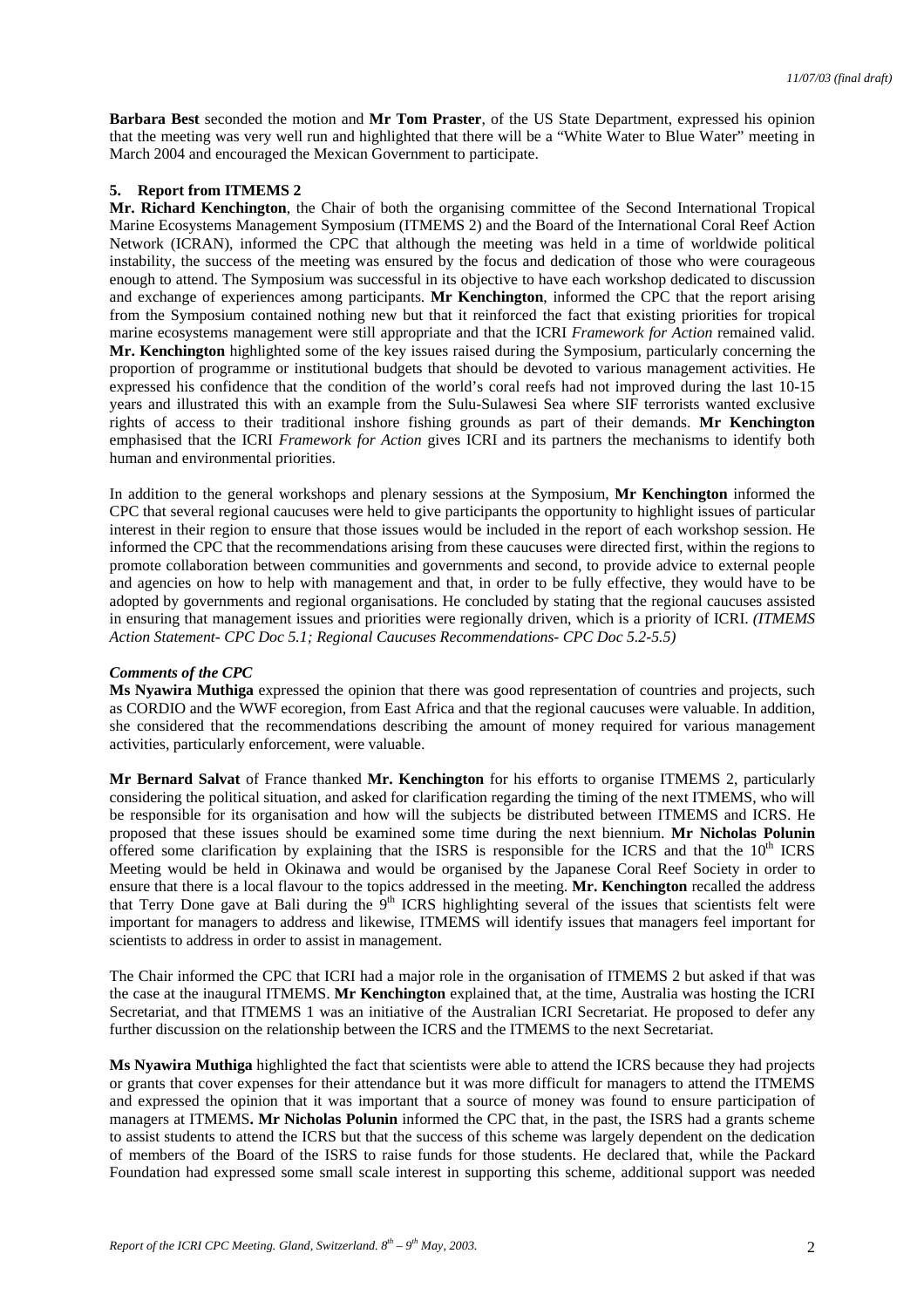and appealed to the partners of ICRI for support. **Ms. Muthiga** informed the CPC that the Western Indian Ocean Marine Science Association (WIOMSA) also provided a limited number of grants for people to attend conferences and workshops.

**John Baldwin**, of the Great Barrier Reef Marine Park Authority (GBRMPA), enquired how much the CPC and ICRI was engaged in setting the agenda for ITMEMS and whether this was a worthy item for discussion during the term of the next Secretariat. Mr. Kenchington explained that ITMEMS 2 was on the ICRI agenda even at the time of the transition between the French and the present Secretariat. The Chair reminded the CPC that ITMEMS had been discussed several times during past CPC meetings.

**1. ACTION**: The ICRI CPC requests all ICRI partners especially organizations and nations funding coral reef projects to include specific funds in project and aid budgets to permit the attendance of scientists and managers to attend ITMEMS and ICRS every two years.

## 6. **Welcoming of new ICRI partners Germany**

**Prof. Venugopalan Ittekkot**, Director of the Centre for Tropical Marine Ecology in Bremen, Germany, informed the CPC that he was present at the meeting as a representative of the Federal Ministry for Research and Education (BMBF, Bonn) and was expected to report the outcomes of the meeting when he returned to enable the relevant departments to make appropriate decisions concerning participation in ICRI. He then gave a brief presentation of the Centre for Tropical Marine Ecology and explained that it had been established 11 years ago by the Government of Bremen and supported by the Federal Ministry of Research and Education in its development to conduct projects in partnership with tropical countries. He informed the CPC that the Centre had several different duties that focussed on research projects on tropical marine ecosystems and associated resources, capacity building in the field of tropical marine ecology and the co-ordination of activities within the maritime sector by bringing together scientists, policy makers and private sector. Finally, he stated that the Centre was active in South and Central America, the Middle East, Indonesia, Vietnam and was working toward new projects in Cuba and Madagascar and that projects were being funded by the German Federal Ministry of Research and Education, the German Research Council (DFG, Bonn) and the governments of each partner country.

The Chair welcomed Germany's participation and hoped that their attendance at this meeting would be the beginning of a long and fruitful partnership.

# **The Convention on Biological Diversity**

**Ms. Marjo Vierros**, Programme Officer at the Secretariat for the Convention on Biological Diversity (CBD), expressed her pleasure to be a part of the meeting and reaffirmed that coral reef issues were a high priority within the CBD, particularly after the coral bleaching event of 1998 and the impacts it had on human livelihoods. She informed the CPC that, as a result of the recent work done on coral bleaching, the parties of the CBD decided that CBD should collaborate with ICRI when dealing with coral reef issues. She concluded by asking for clarification regarding the formality of this new relationship.

# *Comments of the CPC*

**Mr Richard Kenchington** explained that, in the past, sufficient interest in ICRI and clear indications of wanting to implement the *Framework for Action* had been enough to be considered a member. He indicated that, in some cases, this informality had been a problem but in some cases it provided the freedom to speak freely.

**Mr Bernard Salvat** highlighted several points. First, he recalled that the CBD had been invited to CPC meetings on several previous occasions. Second, he emphasised the importance of representatives at the CPC to have the authority to speak on behalf of their government and exemplified his statement by referring to Prof. Ittekkot's presentation in which he explained that he had been sent as the representative of the Government of Germany. Finally, he recalled when France hosted the ICRI Secretariat and had failed to secure the involvement of the European Union in ICRI and expressed happiness to see more European countries participating in ICRI. The Chair informed the CPC that the current Secretariat had also experienced difficulty getting the European Commission involved in ICRI.

**Mr Iouri Oliounine** Executive Director of the International Oceans Institute (IOI), asked if ICRI would consider entering into a formal MoU with the IOI and explained that such an agreement would give greater leverage for obtaining funds for joint activities and would provide a legal basis for activities.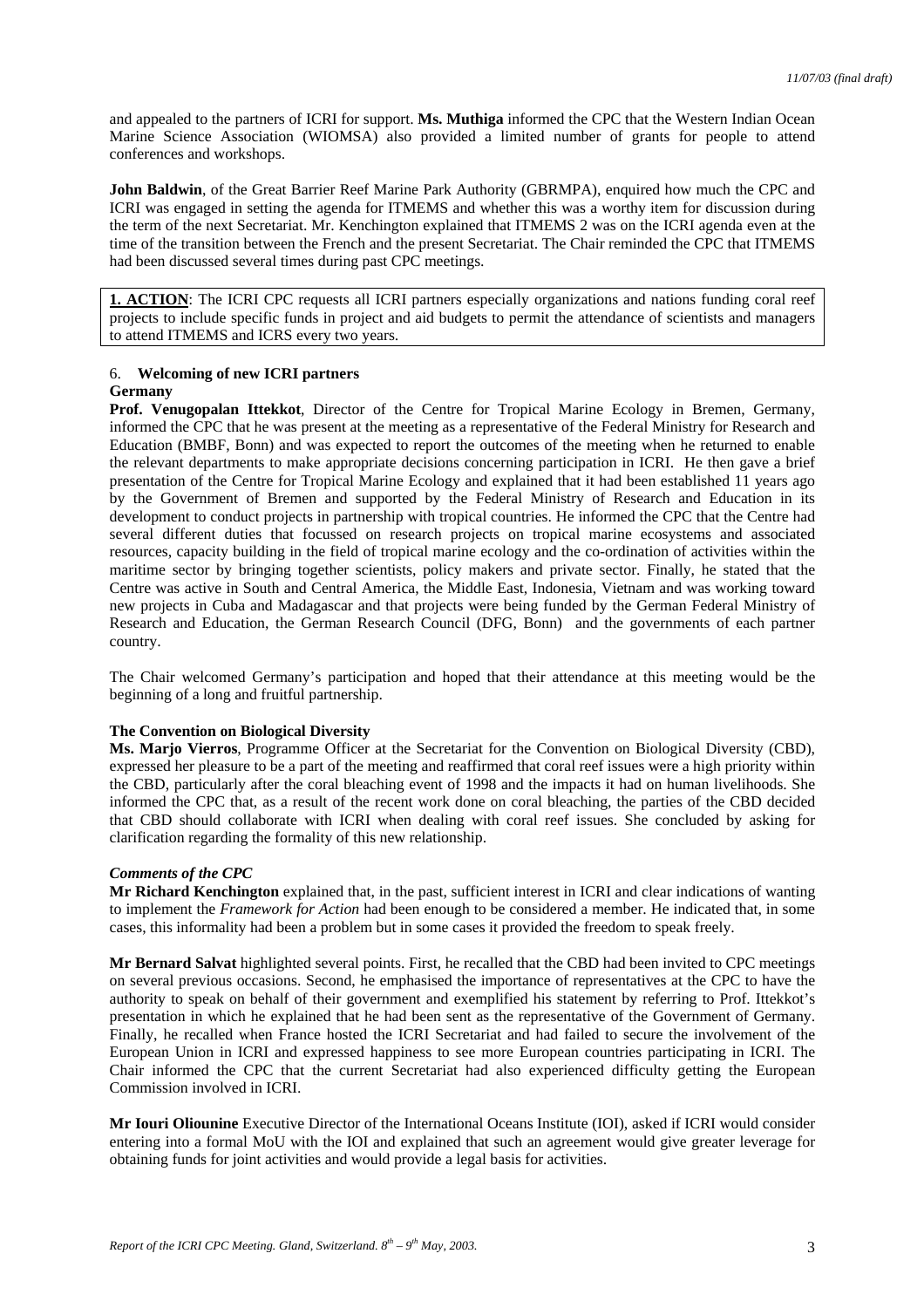**Ms Margarita Astralaga** explained that the Ramsar Convention had been dealing with coral reef and coastal issues since 1971 but without much success. She informed the CPC that Ramsar have been irregularly attending ICRI meetings over the years but doubts if the Convention has been officially admitted as a partner, despite the fact that, unofficially, Ramsar has always felt that they were a partner. Nevertheless, **Ms. Astralaga** welcomed some formality in the future.

**Mr Bernard Salvat** welcomed Ramsar as a partner of ICRI but also highlighted that ICRI must also be prepared to recognise other conventions such as World Heritage Convention and the Man and the Biosphere Programme (MAB) of UNESCO. He enquired from the representative of IOC/UNESCO if ICRI should agree to have Ramsar as a partner. **Ole Vestergaard** informed the CPC that, while he thought these conventions and programmes should be here as partners, IOC/UNESCO could not represent the UNESCO Man and Biosphere Program (MAB) or the World Heritage Convention without a special decision of the Directors of the two programs respectively , but explained that ICRI could have separate agreements with each convention or programme and recommended that ICRI communicate directly with each additional convention.

**Ms Nyawira Muthiga** asked if a mechanism existed to encourage new partners to join ICRI and highlighted several regional initiatives such as WIOMSA that would be suitable partners. Robert Hepworth, the Deputy Director of the Division of Environmental Conventions of UNEP, drew the attention of the CPC to the Draft Resolution on the Organisation and Management Procedures for ICRI tabled under Agenda item 7.1.1 and called for a more detailed discussion of these issues under that agenda item. **Mr Rolph Payet**, the Director of the Division of Policy and Planning within the Ministry of Environment, Seychelles, concurred.

2. **ACTION:** a. The ICRI CPC welcomes the participation of Germany, the Secretariats of the Convention on Biological Diversity and the Ramsar Convention to their first meeting of ICRI CPC as members and wishes that these organisations will play an active role in ICRI activities. ICRI requests these organisations to endorse the ICRI Framework for Action, the Plan of Action and the Renewed Calls prepared during the ITMEMS meetings of 1998 and 2003.

b. Recognising that a number of international conventions and regional conventions are involved in coral reef activities, ICRI CPC invites representatives of the CITES, World Heritage Convention, and Man and the Biosphere Programme of UNESCO as well as regional organisations such as WIOMSA to become ICRI Members.

# **7. ICRI Structure**

**Mr Tom Praster** introduced the Draft Resolution on the Organisation and Management Procedures for ICRI (*CPC Doc 7.1.1*) and proposed that instead of reviewing each line of the resolution the CPC should engage in a general discussion of how ICRI should be organised in the future and then, after a general framework has been determined, the CPC can review the resolution in detail. He emphasised that there was a need to clarify some of the procedures to streamline ICRI but indicated that the US does not have strong opinions on how ICRI should be organised or how it works but warned against establishing a burdensome bureaucracy with complicated procedures. **Mr. Praster** observed that it seemed to be the consensus of the CPC that the ICRI Secretariat should be hosted by a State and informed the CPC that the US was seriously considering hosting the Secretariat after the next biennium. In addition, he highlighted the importance of retaining institutional memory during the transition of the Secretariat and that, in order to ensure the effectiveness of the Secretariat, there might be a need to draw on expertise from outside. Finally, he called upon the CPC for comments on the draft resolution.

The Chair reiterated some of the statements made by Mr Praster and emphasised the need to make some decisions on these issues to assist the incoming Hosts.

## *Comments of the CPC*

**Bernard Salvat** provided a brief historical perspective of ICRI indicating that the progressively greater involvement of governments had required more formal proceedings. He indicated that France generally agreed with the proposed draft and would like to see ICRI remain as informal as possible. In addition, he urged ICRI to retain consensus when adopting resolutions and decisions and to try and avoid voting as this presents difficulties for government representatives.

**Mr Tom Praster** stated that the US agreed completely and that, when drafting the resolution, they kept in mind the non-binding nature of resolutions and decisions of ICRI. In addition, he highlighted the fact that the CPC is not formally mentioned in the ICRI and that it implied a smaller group of the broader membership and, as a consequence, the term CPC is not mentioned in the draft resolution.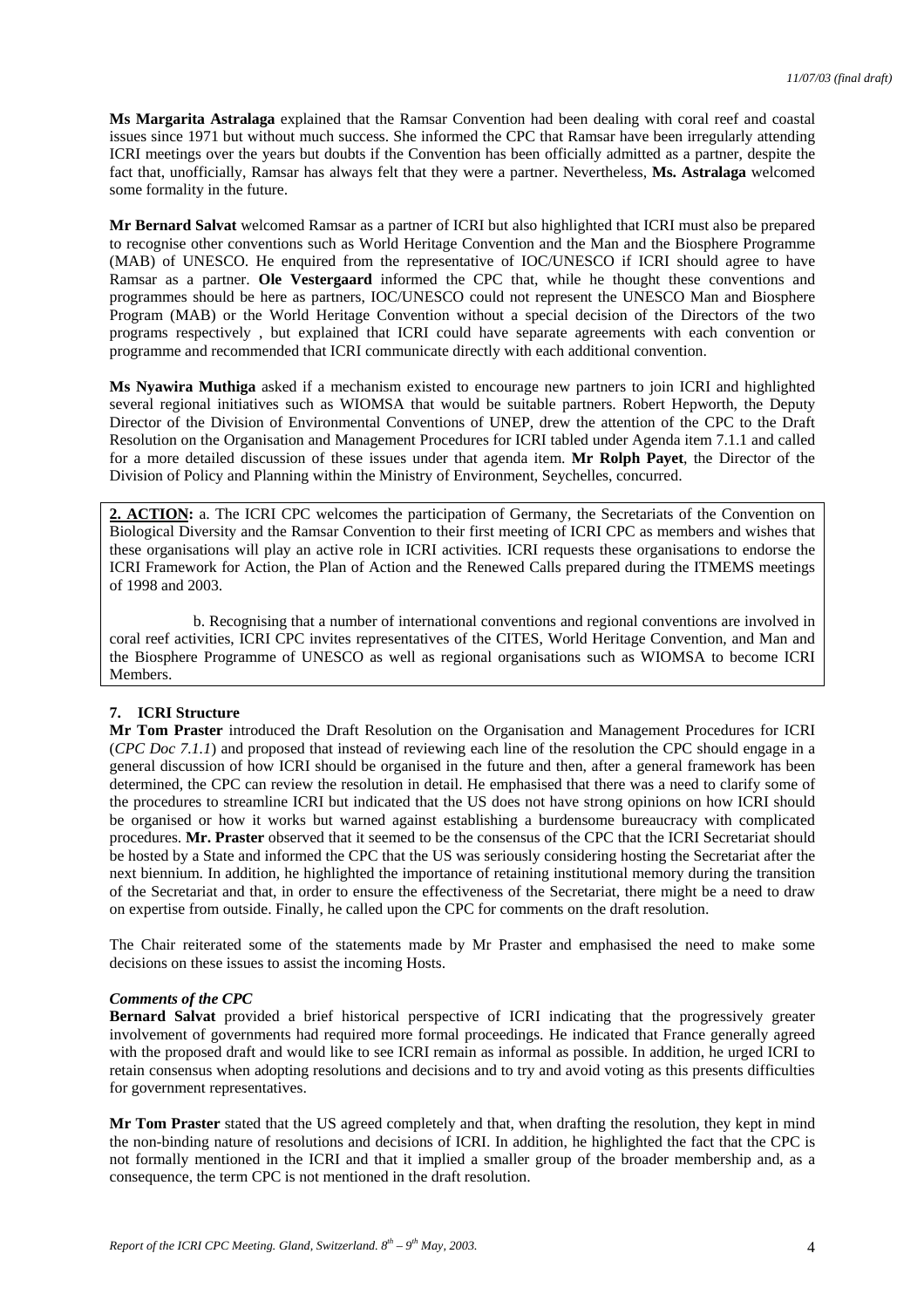**Mr Richard Kenchington** congratulated the US on the production of this draft and explained that initially, ICRI was intended to work at a regional level and the CPC was developed to assist that process and the name has simply stuck.

**Ms Nyawira Muthiga** expressed the opinion that resolutions should be framed in a more directed manner and thought that ICRI could use the fact that many countries had ratified a number of other conventions dealing with coral reefs to encourage those countries to meet their responsibilities under those conventions.

**Ms Marea Hatziolos** proposed that partners submit reports outlining how they are implementing the *Framework for Action* and meeting their obligations to these conventions and that this might offer a mechanism to review the performance of partners.

**Mr Clive Wilkinson** highlighted the absence of a representative of the Philippine ICRI Secretariat and drew attention to their poor performance in this regard. In order to prevent a similar situation occurring in the future, he proposed a model in which the ICRI Secretariat was a separate permanent entity that was headed by a rotating Presidency. He explained that the Secretariat would be responsible for organising meetings and the general activities of ICRI and the President/s would set the political agenda of ICRI during their term. He envisaged that this might avoid problems associated with lack of continuity between Secretariats and would ensure greater follow up on decisions and resolutions. **Mr Tom Praster** explained that the draft resolution recognised such a model as a possibility and concurred that it would secure institutional memory but warned that the creation of a separate secretariat might promote the creation of an unwanted and cumbersome bureaucracy and that it might also stifle the opportunity to revitalise the secretariat every two years.

**Mr Robert Hepworth** also thanked the US for addressing this issue and offered support to the reform process. He proposed trying to establish a working framework at this meeting and retain the option to review the operation and organisation of ICRI in a few years in the light of experience gained during the next biennium.

**Mr Rolph Payet** also thanked the US and alerted the CPC to the fact that financial contributions needed to establish and maintain a permanent secretariat might pose a problem. In addition, he suggested there was a need to examine the membership of ICRI and their performances. Finally, he expressed the opinion that the documentation of ICRI should explain more clearly how partners and regional bodies should collaborate to ensure the successful implementation of the *Framework for Action.*

**Mr Robert Canning**, of the UK DEFRA, agreed generally with the paper with a few drafting modifications and endorsed a review of the operation and organisation of ICRI in 12 months time.

**Ms Nyawira Muthiga** explained that because the ICRI had no clear structure it was hard to justify participation in ICRI meetings to her government.

**Mr Bernard Salvat** requested clarification of the term of the presidency and the secretariat. **Clive Wilkinson** explained that he envisaged the secretariat being one or two people permanently attached to another independent body that would perform a purely administrative function. The Secretariat would then be governed by a president that would change every few years and they would set the agenda of ICRI and drive the political process. **Mr Wilkinson** proposed that at the end of the UK's term the secretariat might stay where it is but the Presidency would change.

**Mr Salvat** explained that it was unlikely that any government would be able to dedicate funds to run a secretariat for more than two years at a time. **Mr Clive Wilkinson** proposed that the secretariat should be funded by contributions from the membership.

**Mr Rolph Payet** expressed the opinion that the administration of contributed funds is a tremendous task and that the establishment of permanent secretariat would require an in-depth analysis of the cost implications before such a move could be made. **Ms Marea Hatziolos** reiterated Mr Wilkinson's proposal that the Secretariat could be funded by contributions from the membership and housed in the offices of an intergovernmental body or another convention that was supporting the implementation of the *Framework for Action*.

**Ms Marjo Vierros** alerted the CPC to the fact that the Jakarta Mandate was in line with the ICRI *Framework for Action* and the parties of CBD have endorsed a decision encouraging CBD to work closely with ICRI. She explained that, in order for the CBD to host the ICRI Secretariat, she would have to discuss it with the Executive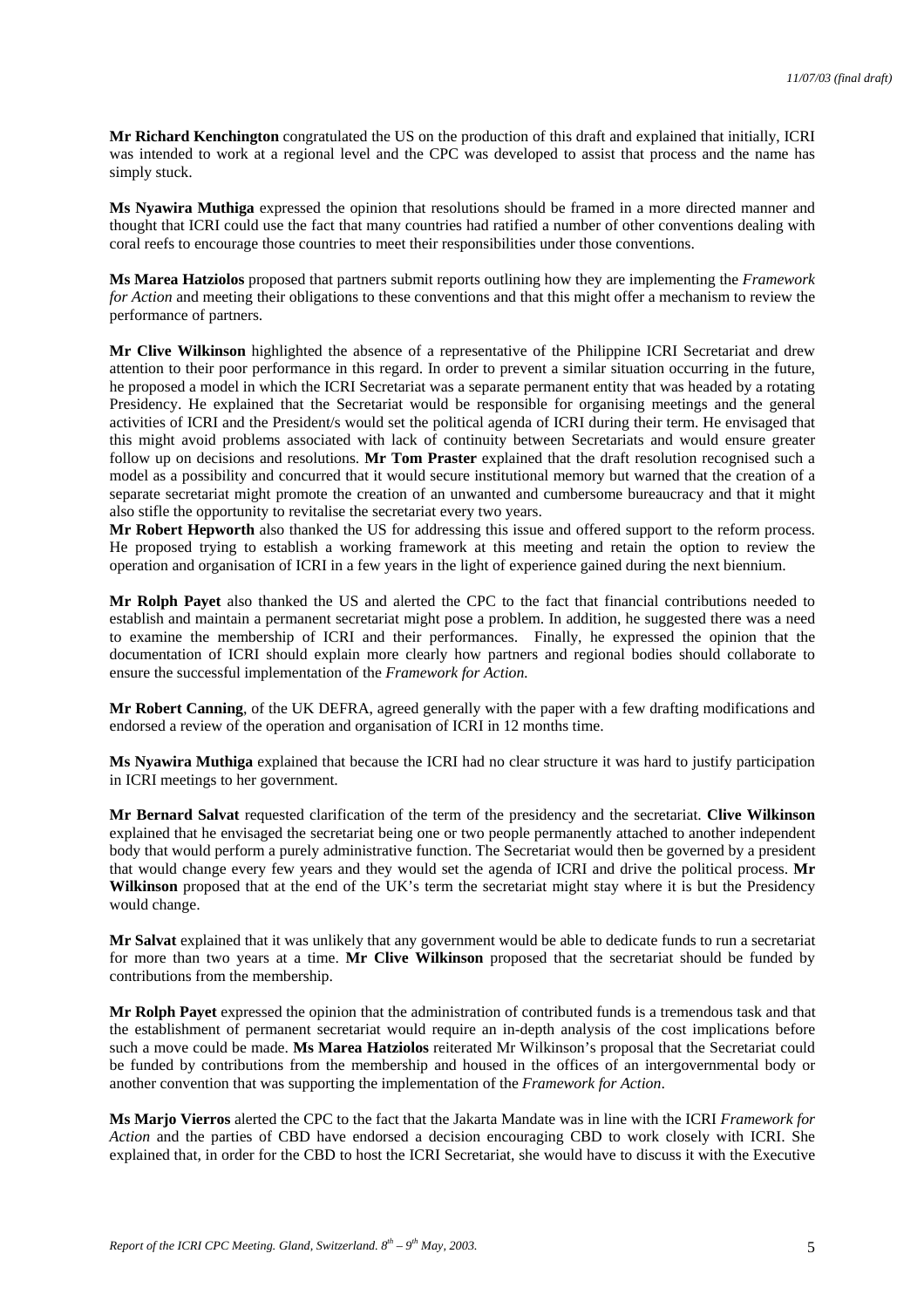Secretary of the CBD and find out the practical details for such an arrangement. However, she expressed concerns that hosting the ICRI secretariat at the CBD would bury it in layers of UN bureaucracy.

**Ms Margarita Astralaga** explained that Ramsar possessed the capacity and resources to host the ICRI Secretariat and also has a mandate to work with coral reefs. She stated that she would explore the possibilities for hosting a small secretariat here in Gland among some of the partners.

**Mr Bernard Salvat** observed that if a permanent secretariat was established in a country other than that of the president, then an agreement would have to be established between the two countries for this to work and, considering the current global political climate, this might restrict the number of potential partnerships that might govern ICRI.

**Mr Tom Praster** returned the discussion to the draft resolution and explained that for the purposes of this resolution only a president or secretariat would be specified and then it would be left to the UK to determine if it was necessary to delegate tasks to other organisations and engage in a longer-term relationship in the future. Alternatively, he stated that another approach would be to contract the secretariat to an organisation and allow every new president to maintain that relationship or move it somewhere else but warned that this might be disruptive, although it also means that whoever takes on the secretariat wouldn't be permanently burdened with it. **Ms Marea Hatziolos** proposed a five-year term with the option for review.

**Mr Tom Praster** also encouraged the CPC to find some appropriate terminology for the various components of the ICRI.

**Mr Chris Tompkins** of the UK noted the tasks and approach outlined for the next secretariat.

**The Chair** of the CPC emphasised the importance of refining the current draft resolution but also felt that it was valuable to discuss the option of establishing a separate secretariat.

**Mr John Baldwin** also congratulated the US for producing the draft resolution and explained that a decision to establish a separate secretariat could only be made if the secretariat had permanent home. He liked the potential that a permanent secretariat offered in terms of institutional continuity but also recognised that it would need funding. In addition, he expressed the opinion that there was eloquence in having a rotating president that determined the political agenda of ICRI and led the secretariat, which supported the president in undertaking the tasks set out in their work plan.

**Ms Barbara Best** recalled that this discussion arose from concern about continuity between secretariats and proposed an alternative model in which the current secretariat would be assisted by an advisory council that was comprised of peoples from previous Secretariats that have experience in the roles of the secretariat and other members with experiences from other areas to develop a pro-active approach to achieving continuity and progressive thinking. She explained that the involvement of people from previous secretariats would provide continuity between secretariats. **Mr Rolph Payet** endorsed Ms Best's proposal and reiterated the need to ensure continuity between secretariats. **Mr Richard Kenchington** explained that an informal continuity between secretariats existed in the past and expressed the opinion that ICRI should continue with the current model during the next year and then review the organisation and operations of the ICRI based on the experiences of the UK.

**Mr Robert Cudney** proposed an alternative solution might be to concentrate on the transition between the secretariats and develop a formal process for transition.

**Mr Tom Praster** suggested that ICRI should find a new term to describe the Secretariat under the current model and that the UK could make some recommendations concerning the organisation and operation of a secretariat based on their experiences. In the mean time, he encouraged ICRI to explore options with Ramsar, CBD and to form an advisory council that can assist the secretariat.

**Mr Robert Canning** informed the CPC that the UK would make a statement describing the logistics of the UK chairmanship and the role of the secretariat during their term. In addition, he proposed conducting the review of the operations of the secretariat through the advisory council.

**Ms Nyawira Muthiga** expressed the opinion that a chairmanship of 2 years was short and enquired why. **Mr Richard Kenchington** explained that the term was simply a matter of money and that obtaining a long term commitment from any government was difficult, despite the fact that rotating the Secretariat every four years at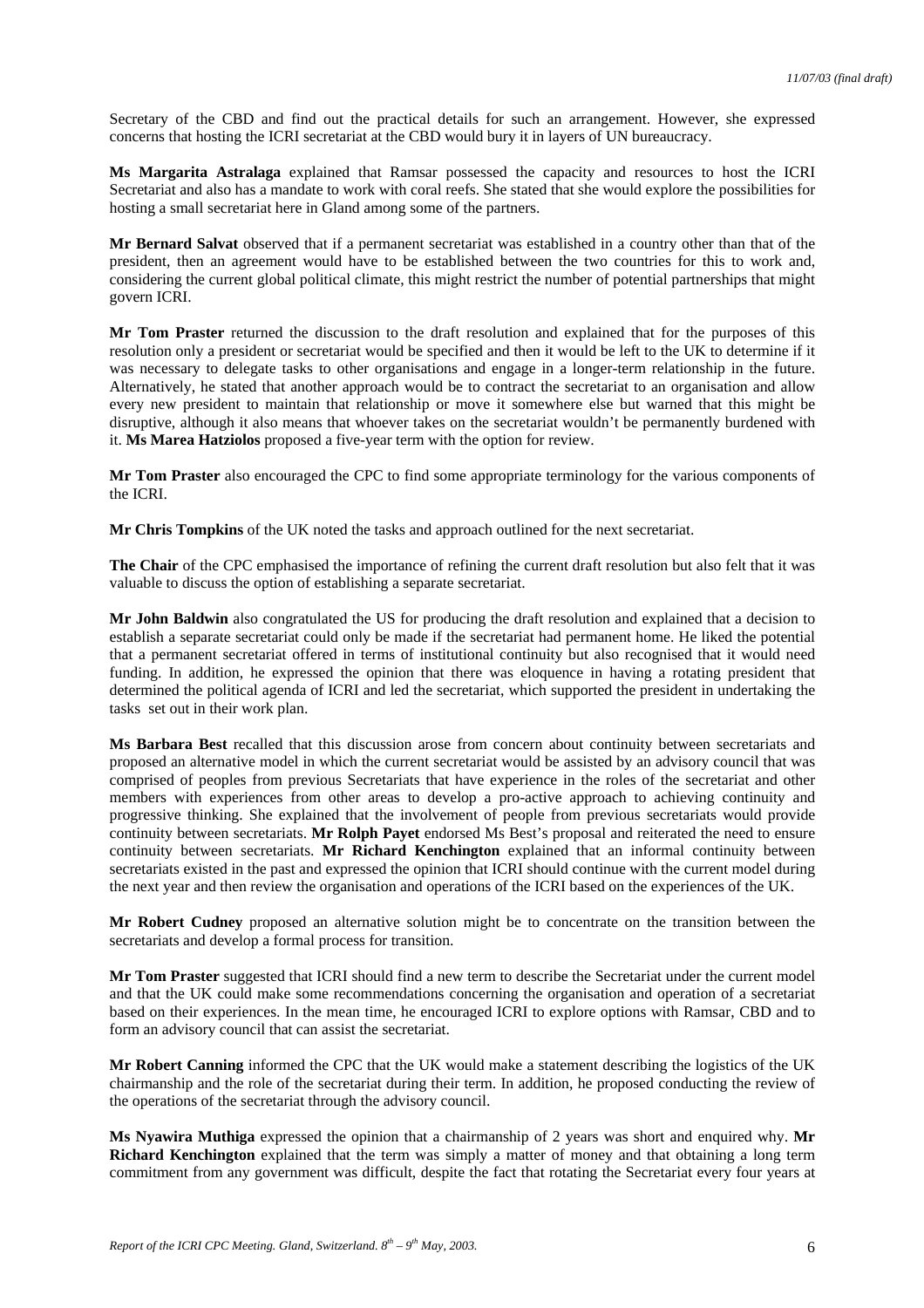the ITMEMS would have some benefits. **Ms Marea Hatziolos** indicated that financial contributions from the membership would alleviate the economic burden from the president, allowing them to concentrate more on coordination of ICRI activities.

**Mr Nicholas Polunin** drew attention to the fact that if you have a term for each role, then you have to describe the function of each role.

**Mr Magnus Ngoile**, Director of the National Environment Management Council of Tanzania, explained that the co-hosting arrangement established during the last two years offers hope for developing nations to participate in the ICRI and expressed the opinion that this spirit should be maintained in the future. **Mr Robert Canning** stated that the UK looked forward to co-hosting during their term.

**Mr Tom Praster** also drew attention to the frequency of meetings and explained that holding meetings annually instead of every 6 months would confer cost savings. However, he added that the advantage with bi-annual meetings was that they could be held in conjunction with regional meetings enabling the direct input from regional bodies and scientists. **Mr. Praster** explained that one of the limitations of a rotating secretariat was that the opportunity to host it was restricted to countries that had the financial capacity to do so rather than those that had significant amounts of coral.

**Mr Bernard Salvat** explained that the term president invoked diplomatic status and we should choose a name that does not impede the political agenda of the ICRI. He expressed the opinion that the term host is passive and co-ordinator is too technical. **Ms Margarita Astralaga** also highlighted the need to consider the translation of the term selected.

#### **Review of the text of the resolution**

**Mr Tom Praster** led the discussion of the review of the text of the resolution. The outcomes of the discussion have been incorporated into the revised version of the draft resolution.

Several additional points primarily concerning the administration of funds for the secretariat were raised during the discussion. **Mr Kristian Teleki,** Acting Director of ICRAN, assured the CPC that no costs would be associated with managing funds through the UNEP-WCMC if the ICRI funds were to be managed under existing agreement which ICRAN as with UNEP-WCMC to manage the funds under its control and in addition, this agreement would extend any funds given to ICRI. In addition, UNEP-WCMC would be able to provide quarterly financial statements that would provide an informal auditing mechanism.

**Mr Rolph Payet** called for an audit of current ICRI expenditure. The Chair informed Mr Payet and the CPC that Sida had called for an external audit of the current secretariat and the auditors are waiting for an invitation from the Department of Environment and Natural Resources of the Philippines to begin.

**Mr Tom Praster** explained that the host could manage their own money themselves. The establishment of a treasury would enable the administration of funds coming into the ICRI from external sources to fund other activities, such as participation in meetings.

## **Decision on reviewing the operation of the ICRI Secretariat**

**Mr Clive Wilkinson** introduced the decision entitled Decision on Reviewing the Operation of the ICRI Secretariat of the Co-ordinating and Planning Committee of the International Coral Reef Initiative (*CPC Doc 7.1.2*) and explained that this decision was designed to provide the incoming secretariat with a historical perspective of ICRI and to assist them to navigate some of the problems that have arisen during the reign of the current secretariat. He informed the CPC that much of the content of this decision had been incorporated into the draft resolution (*CPC Doc 7.1.1*) and asked if the UK will find this decision useful. In reply, **Mr Robert Canning** concurred that many of the issues dealt with in this decision were also addressed in the draft resolution (*CPC Doc 7.1.1)* and all that was needed to combine the two documents was to incorporate the paragraph requesting a review of the operations of the secretariat and then outline the items to be reviewed by the ad hoc committee in order for it to present options to the secretariat for consideration.

### **8. Updates from the working groups**

# **MPA Working group report**

**Ms Barbara Best** introduced the ICRI MPA working group report (*CPC Doc 8.1*) and informed the CPC that she was presenting the report on behalf of the co-chairs of the working group Arthur Paterson and Ghislaine Llewellyn. She reported that ITMEMS 2 conducted three workshop sessions that were successful in addressing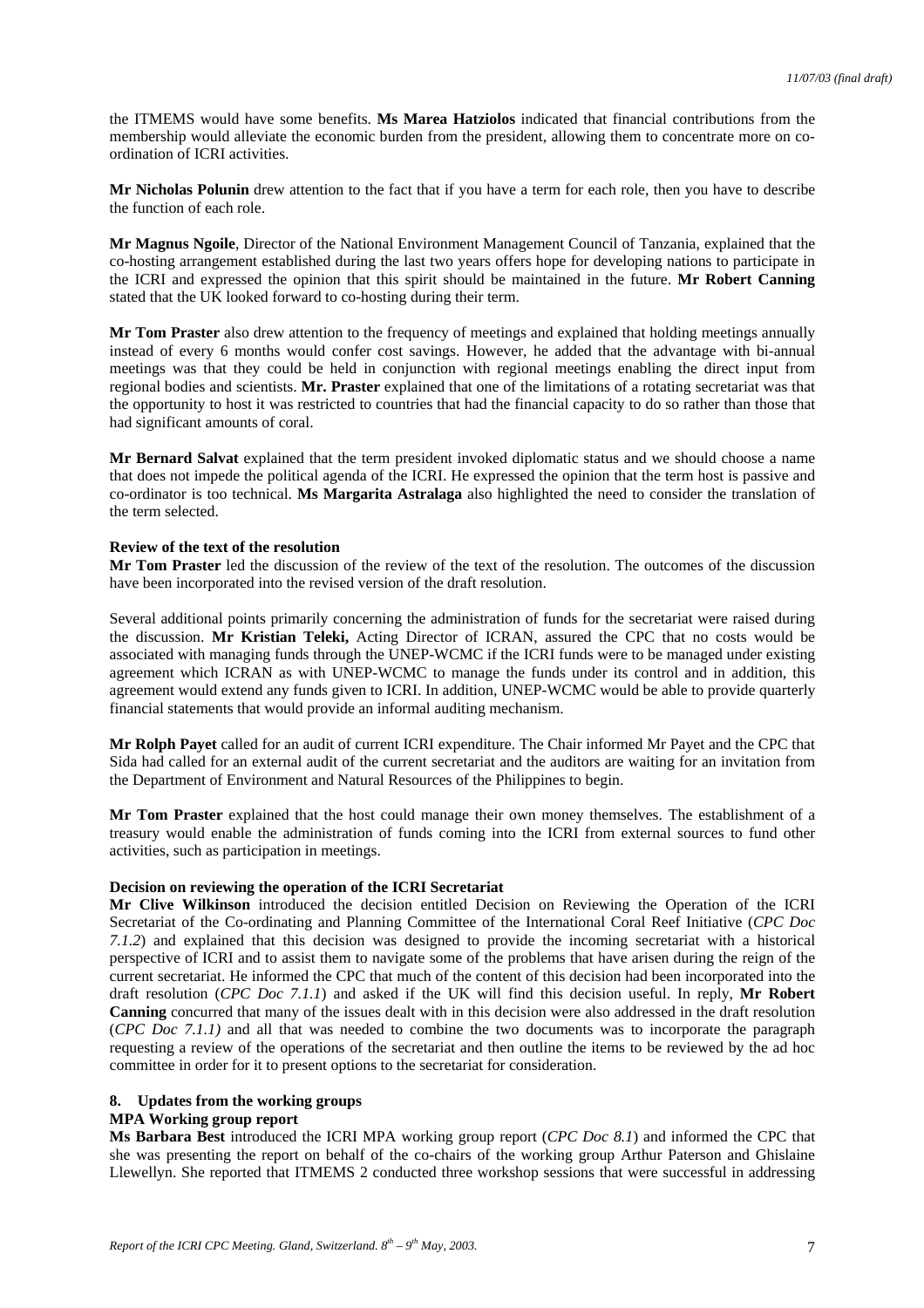MPA issues. With regard to the CBD, the report of the Ad Hoc technical expert group on marine and coastal protected areas highlights the value and importance of these areas as a tool to conserve and sustainably use marine biodiversity. The report provides guidance for the development of a global network of no-take MPAs and multiple use areas, embedded within an overarching framework of integrated coastal zone management and ocean governance. In addition, the report emphasises the role of national and international networks of MPAs and presents a research and monitoring programme intended to provide the scientific foundation for planning, implementation and evaluation of MPA sites. She continued by informing the CPC that the World Parks Congress will provide an opportunity to disseminate the outcomes of ITMEMS and link them to the broader MPA agenda. A number of ICRI partners have been involved in the planning process and some of the key interests include: management effectiveness, adopting ecosystem approaches and establishing functional MPA networks, fisheries, MPA financing and developing resiliency guidelines for coral reef areas. The Nature Conservancy (TNC) was taking the lead on this final item by developing a tool kit for the application of resilience guidelines. Finally, the MPA working group requests guidance on the following issues:

- *Are there any procedures for finalising the products of working groups?;*
- *How to credit ICRI in the introduction of documentation;*
- *Access is needed to the ICRI logo to insert into documents produced; and*
- *ICRI Forum would need to host a web version of the document.*

#### *Comments of the CPC*

The Chair informed the membership that the Secretariat had a copy of the logo that can be distributed to partners.

**Ms Barbara Best** enquired if advisory groups can use the logo. In response, the Chair expressed the opinion that if you are a committee formed by the CPC then you have the legitimacy to use the logo.

**Ms Marea Hatziolos** sought clarification of the mandate of ICRI working groups, particularly in relation to the individual mandates of the organisations from which the members of the working group originate and asked if some of the items outlined in the report of the working group were outside the terms of reference under which the working group was formed. **Ms Barbara Best** explained that the primary goal of the working group was to ensure that MPAs were on the agenda of ITMEMS and the World Parks Congress.

**Mr Stefan Hain** suggested that the authors of the report should be identified in order to determine the status of the document. **Ms. Best** informed the CPC that the co-chairs of the working group, Arthur Paterson of NOAA and Ghislaine Llewellyn of WWF, were primarily responsible for drafting the report, that incorporates comments from TNC and a number of other organisations.

**Mr Chris Tompkins** explained that he was searching for clarity on how to handle things where ICRI was taking a decision on several issues and warned that ICRI must be careful when naming one or two countries in these documents.

The Chair alerted the CPC to the questions at the end of the report and called on the CPC to provide appropriate advice on these issues. **Ms Barbara Best** simply asked how ICRI handle documents produced by ICRI working groups.

**Mr Robert Hepworth** referred to the minutes of the last CPC meeting in Cancun in June 2002 and concluded that there was no direct statement or decision giving the working group a mandate to plan for the MPA sessions at ITMEMS or the World Parks Congress. The Chair called on Richard Kenchington to provide clarification. **Mr. Kenchington** interpreted the wording of the report to mean that the working group should assist with these sessions and that, as the Chair of the Organising Committee of ITMEMS, he appreciated the work that they did for ITMEMS 2.

The Chair stated that he was not aware of any document addressing no anchoring zones available on ICRI Forum. **Ms Barbara Best** informed the Chair and the CPC that the document had been posted on ICRI Forum for comments by members for about one year and that the working group would now like to move it to the open forum to advertise to countries that there were now guidelines for establishing no anchoring zones.

The Chair proposed that, considering the amount of time the document has been open for review by members, ICRI formally endorses the guidelines for establishing no anchoring zones.

**Mr John Baldwin** expressed concerns that ICRI was now using the ICRI Forum as a surrogate to secure endorsement of ICRI documents and proposed that documents to be adopted should be included as part of the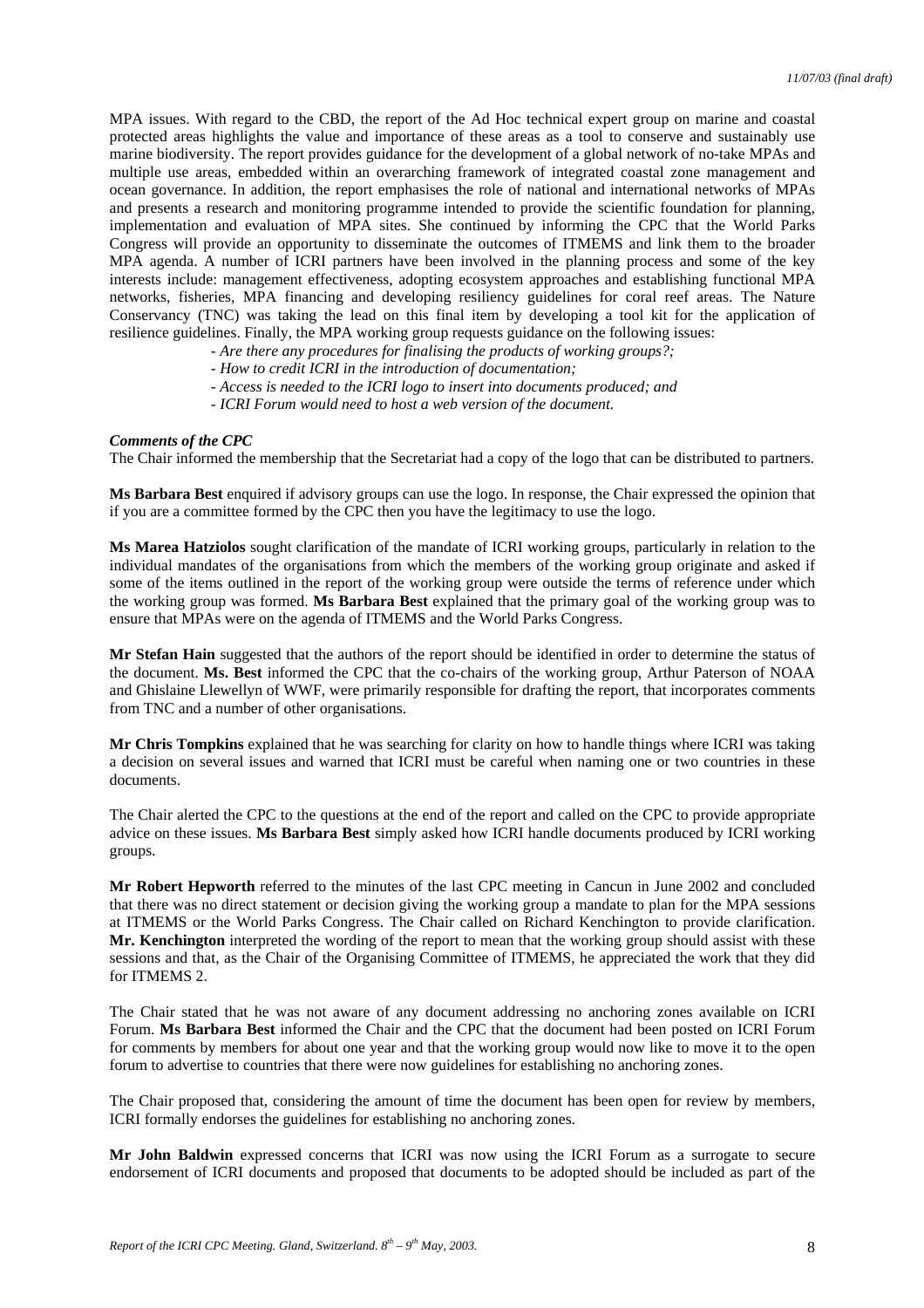documentation in the meeting, thereby allowing people to comment. He explained that the Forum could be used as a vehicle for receiving comments but that they should be incorporated into the documentation and then presented at the meeting for adoption.

**Mr Tom Praster** proposed two weeks notice be issued to members to review and comment on the document and that comments received within that time would be incorporated prior to the document being issued as an official ICRI document. He concluded by stating that this discussion highlights the need to review how to finalise outputs from working groups.

**3. ACTION:** The Working Group on Marine Protected Areas reported that the document on No Anchoring Areas has been tabled on the ICRI CPC Members section of ICRIForum for review. The Secretariat requests that CPC Members review and respond within one month to the Secretariat which will collate responses. The report will be considered as endorsed, unless substantial objections or clarifications are requested.

**4. ACTION:** Reports from Working Groups should be tabled on the ICRI CPC Members section of ICRIForum for review for one month and the Secretariat will inform ICRI Members of the submission. The Secretariat will collate responses from CPC Members and inform the Membership. The report will be considered as endorsed, unless substantial objections or clarifications are requested. After minor modifications have been processed the Secretariat is requested to advise the Membership of the endorsement. If there are major objections or problems with the report, the Secretariat is requested to present the report for consideration at the next General Meeting.

# **9. Report of the ICRI Networks ICRAN**

**Mr Kristian Teleki,** Acting Director of ICRAN, informed the CPC that the report of ICRAN activities (*CPC Doc 12.4*) had been posted on the ICRI Forum and ICRAN websites. He highlighted that ICRAN is a global partnership and mentioned each of the partners. He explained that ICRAN is currently working in four regions: East Africa, East Asia, the Middle East and the South Pacific; with a view to including South Asia and the Middle East, and that ICRAN was building networks and partnerships both within and between regions. He informed the CPC that ICRAN had established 32 demonstration and target sites and that ICRAN was intending to add more. In addition, the ICRAN partnership was expanding and ICRAN was currently considering proposals from the Marine Aquarium Council, TNC and the International Marinelife Alliance.

**Mr Teleki** stated that ICRAN has had some limited success at fundraising with \$1.5 million USD (USAID for project work in the Mesoamerican Barrier Reef Region) and \$250 000 USD from the Goldman Fund and that this money will be matched by the UN Foundation. In addition, a \$70 000 USD donation had been received from a private individual.

**Mr Teleki** informed the CPC of some of the new activities of ICRAN, particularly the collaborative project on sustainable tourism with the Government of France and the Mesoamerican Barrier Reef Project which aimed to improve watershed modelling, as well as address sustainable fisheries and tourism. He reported that the Mesoamerican Barrier Reef Project was announced at the WSSD which had a high level of participation and media coverage. ICRAN produced brochures in several languages for the event (English, French, Spanish and Arabic versions are available on the ICRAN website) and emphasised to members the importance of doing this for information dissemination. In addition, ICRAN participated in the ICRI side event at WSSD, as well as in the Oceans group, the steering group of SIDS and the CSD. ICRAN also held a dedicated session at ITMEMS 2 where managers from the ICRAN sites were brought to Manila to discuss and share their experiences . ICRAN assisted with a WWF production of The Economics of Worldwide Coral Reef Degradation as part of WWF's ongoing coral reef initiative. Finally, ICRAN will be launching the Coral Reef Fund ([www.coralreeffund.org\)](http://www.coralreeffund.org/) that will allow individuals to donate money for coral reef conservation activities.

# *Comments of the CPC*

**Mr Richard Kenchington** explained that the fund raising environment was, at present, difficult and, in order to make ICRAN and also ICRI more attractive to donors, he emphasised the need to strengthen the co-ordination both within and between the networks so that ICRI appeared as a coherent, professional network implementing the *Framework for Action*.

**Mr Robert Hepworth** endorsed the report made by Mr Teleki and the statement made by Mr Kenchington and alerted the CPC to the hundreds of outputs that ICRAN had produced so far and demonstrated that ICRAN was delivering with the first installment of funds by highlighting the success of the project at Malindi/Watamu, Kenya. **Mr Hepworth** admitted though, that there were no other large donations on the horizon and explained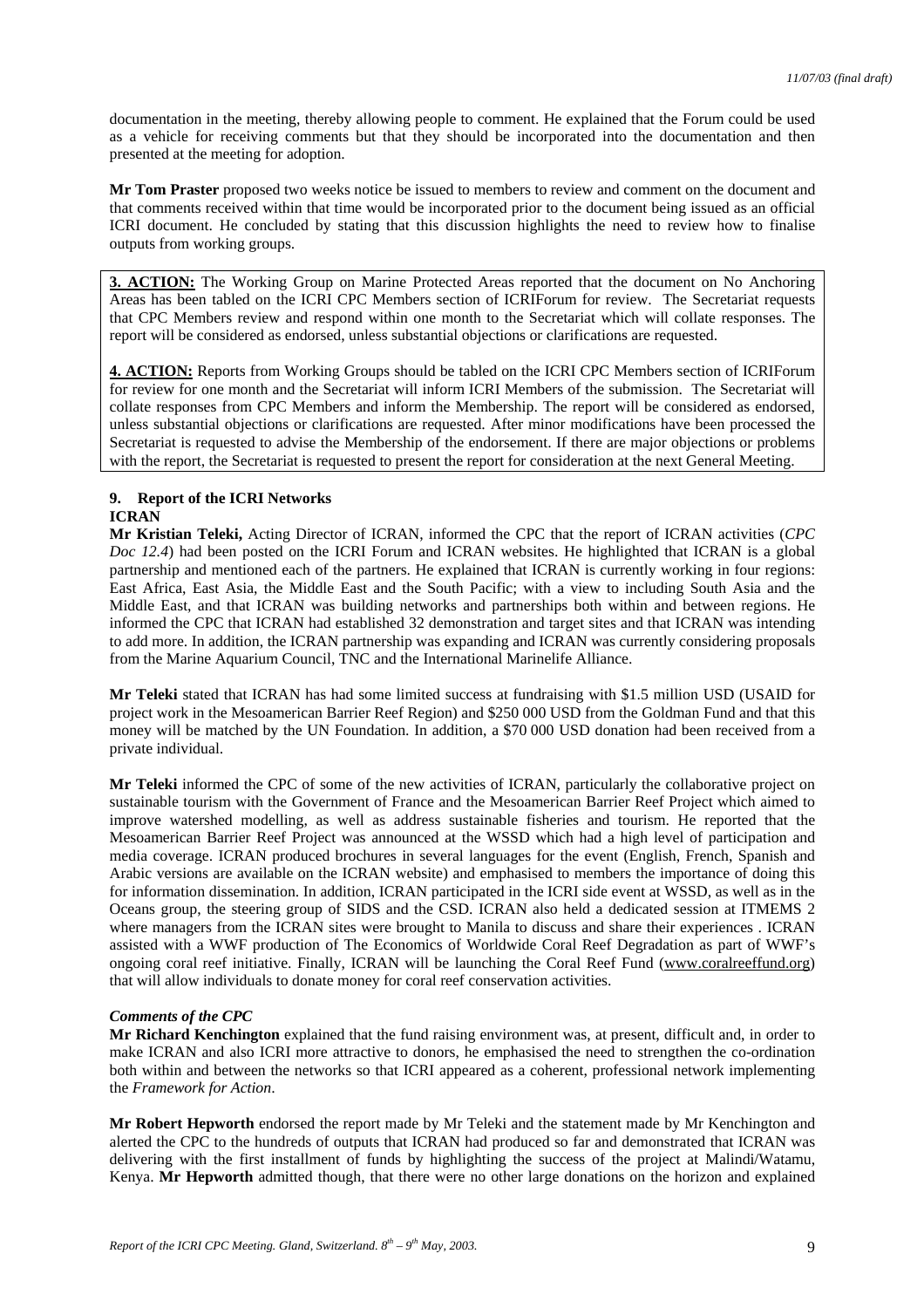that it was vital that ICRAN secure the matching funds. **Mr Hepworth** informed the CPC that ICRAN would continue raising funds from the private sector and concluded by appealing to the donors present to consider contributing to the next phase of ICRAN.

**5. ACTION:** The CPC commended ICRAN partners for the tangible and substantial progress made during the first two years of the Action Phase, particularly through practical projects to assess, manage and raise awareness about coral reef resources in the existing target areas. The meeting noted the problems faced in mobilizing resources to match the US\$ 5M already made by the UN Foundation (UNF) to finance the continuation of the project. The CPC calls on all members, particularly those from developed countries, to engage actively with the partners through the ICRAN Board and Co-ordinating Unit in order to identify the necessary resources.

The CPC also suggests that UNF, in the light of the prevailing global economic downturn, to consider modifying the conditions attached to the second tranche of funding (US\$ 5M) to ensure that it can be fully utilized by ICRAN.

#### **GCRMN**

**Mr Clive Wilkinson** introduced the GCRMN ICRI Progress report June 2002 – April 2003 (*CPC Doc 12.1*) and informed the CPC that the major activity during this period was the production of the GCRMN Status Report 2002, which was launched in conjunction with the CORDIO Status Report 2002 at Sida in Stockholm and again at IOC in Paris, the World Bank in Washington, UNDP in New York, the Great Barrier Reef Research Foundation in Brisbane and finally at a special coral reef event during the CBD SBSTTA meeting in March. **Mr Wilkinson** provided a brief description of the vital statistics of the report with over 80 countries covered and 151 contributing authors. He expressed his plans to update the special reports every two years to demonstrate the progress of those programmes.

He continued by stating that there had been a severe bleaching event in Kenya and Tanzania and that socioeconomic monitoring was underway in South Asia. He informed the CPC that the funding for the South Asian node of the GCRMN had finished and that negotiations were being conducted with the UK, CORDIO, ICRAN and IUCN to support the node in the future. In addition, the World Fish Centre was planning a meeting to facilitate the storage of data collected by all the GCRMN nodes on Reef Base. Further, he highlighted the need to translate some of the products of the GCRMN into other languages.

**Mr Wilkinson** thanked the IOC for administering the GCRMN funds until now and informed the CPC that this responsibility was now being transferred to UNEP. In addition, he thanked the USA for their financial contribution to keep the GCRMN going. Finally, he emphasised the need to strengthen both parallel socioeconomic and ecological monitoring.

#### **ICRIN**

**Mr Kristian Teleki**, on behalf of Brian Huse, Executive Director of the Coral Reef Alliance (CORAL), gave a brief account of ICRIN's activities (*CPC Doc 12.3*).

CORAL has been successful in developing several coral reef educational tools and resources to help build local outreach capacity that continue to be improved. The outreach materials and directory databases are on-line, as is the photo bank, downloadable fact sheets, tourism guidelines and teacher's resources (www.icrin.org). The briefing papers for ministries of the environment and tourism are ready for production, as are as the tourism guidelines in Spanish and Japanese. Distribution of tools and resources to increase local outreach in coral reef areas has already begun. Over 250 Dive In To Earth Day organizers received tourism guidelines and distributed them to thousands of local people.

Extensive training has taken place in two ICRAN sites (Bonaire, Netherlands Antilles and Old Providencia, Columbia). The Dive In To Earth Day program was a great success with over 255 events in more than 57 countries. Specifically, over 30 activities were conducted in ICRAN sites. CORAL have completed data collection for the ICRAN demo/target sites and completed Outreach and Management Needs Assessment, which ICRIN/CORAL coordinated with the UNEP regional seas offices (Caribbean, East Asia, and East Africa) and the South Pacific Regional Environment Program (SPREP). To raise awareness among tourists, CORAL has campaigned a Dive In pledge for divers and expect to collect 10,000+ signatures. CORAL and ICRAN contracted and completed a one and a half minute in-flight video segment for Continental Airlines. An educational tool for sustainable tourism, the segment will air during the months of May/June 2003 and reach 2.8 million travellers.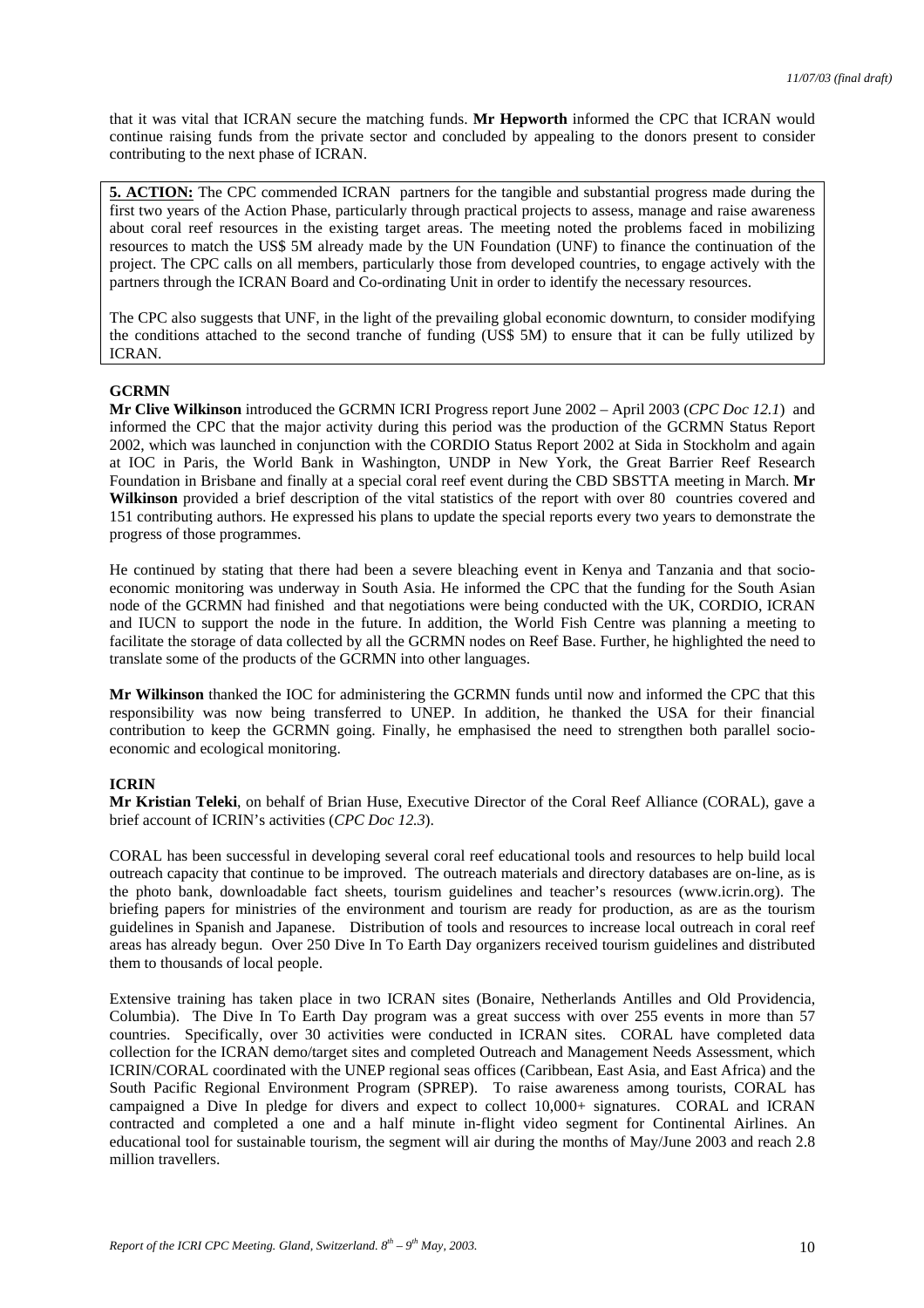# **CORDIO**

**Mr David Souter**, assistant co-ordinator of CORDIO, thanked the institutions that have collaborated with CORDIO, particularly SACEP, UNEP, IUCN and WWF. He expressed his hopes that this co-operation would continue in the future. He informed the CPC (*CPC Doc 12.2*) that CORDIO's biggest undertaking since the last ICRI meeting was the production of the CORDIO Status Report 2002, which was launched in conjunction with the GCRMN Status Report at Sida in Stockholm in December, gave a brief outline of the contents of the report and highlighted that fact that the results generated by the CORDIO programme are one of the foundations upon which the GCRMN Status Report was built and that these data were also available on ReefBase.

In addition, **Mr Souter** reported that CORDIO had conducted a multidisciplinary scientific expedition to Cosmoledo and Aldabra during which baseline surveys of the condition of the marine, terrestrial and avian fauna were conducted. He stated that the expedition was funded by the Swedish Research Council and conducted in conjunction with the Island Conservation Society of the Seychelles and that report of the expedition would be published in the near future.

He continued by highlighting several of the major project activities that were being conducted in each of the regions within CORDIO, particularly the community based socio-economic monitoring project in the Lakshadweep Islands, the first baseline coral community surveys at Batticaloa on the east coast of Sri Lanka, several projects aimed at providing alternative livelihoods for families dependent on coral reef resources in Tuticorin, India, and finally, efforts to develop sustainable coral reef tourism at Hikkaduwa, Sri Lanka. Also, he reported that CORDIO had funded several participants, particularly from South Asia, to participate in the ITMEMS 2.

**Mr Souter** reported that the collaboration between CORDIO, IUCN and the GCRMN was being strengthened with negotiations to establish a joint IUCN/CORDIO/GCRMN office in Colombo, Sri Lanka. In addition, CORDIO and IUCN were planning a number of joint publications and CORDIO were also using the IUCN distribution network for disseminating CORDIO publications.

In addition, **Mr Souter** informed the CPC that the collaboration between CORDIO and Reef Base would also be strengthened. Reef Base was currently preparing a CORDIO website that will be hosted on the ReefBase server at the WorldFish Centre and would be available soon. He emphasised that downloadable versions of the CORDIO Status Reports and other information produced by CORDIO would be available on the new web site.

Finally, **Mr Souter** explained that CORDIO was coming to the end of its current funding period and was entering a new phase in 2004. He reported that a new proposal was currently being developed for Sida that incorporated projects in each of the 11 countries involved in CORDIO. He explained that, although a suite of new targeted research projects that were focussed on the thematic priorities determined during the ICRI East African Regional Workshop in Maputo in 2001, monitoring would still be the backbone of CORDIO and that CORDIO would still perform the role as the GCRMN node in East Africa and would contribute the majority of funding for monitoring in South Asia.

#### *Comments of the CPC*

**Mr Stefan Hain** asked how the long-term sustainability of the activities conducted by the networks was ensured. **Mr Clive Wilkinson** informed **Mr Hain** that all the socio-economic and ecological monitoring was conducted by national governments, local institutions and scientists and that considerable capacity building and training had been conducted to ensure these activities would continue. **Mr. Ole Vestergaard** emphasised the importance of obtaining agreements from governments to initiate and support national monitoring programmes.

**Ms Marea Hatziolos** informed **Mr Wilkinson** and the CPC that the Meso-american Barrier Reef project was now in the second year and could effectively act as a node for monitoring of coral reefs in the region. She recommended that GCRMN look at their recent report, that is available on the website, before any new programmes in the region to prevent replication. **Mr. Kristian Teleki** concurred and highlighted a potentially similar situation occurring in relation to newly established ICRAN pilot sites. **Mr. Clive Wilkinson** replied by assuring Ms Hatziolos that the GCRMN would gladly use data that was generated by the Meso-american Barrier Reef project regardless of the methods used to gather the data. He emphasised the need to ensure that monitoring in the region was sustainable rather than highly scientific.

**Mr Rolph Payet** extended his support to the CORDIO programme and thanked ICRAN for their efforts to establish pilot sites in the Indian Ocean Islands region. He informed the CPC that the GEF project currently being implemented in the Seychelles is nearly complete but that there was still a great need to continue the work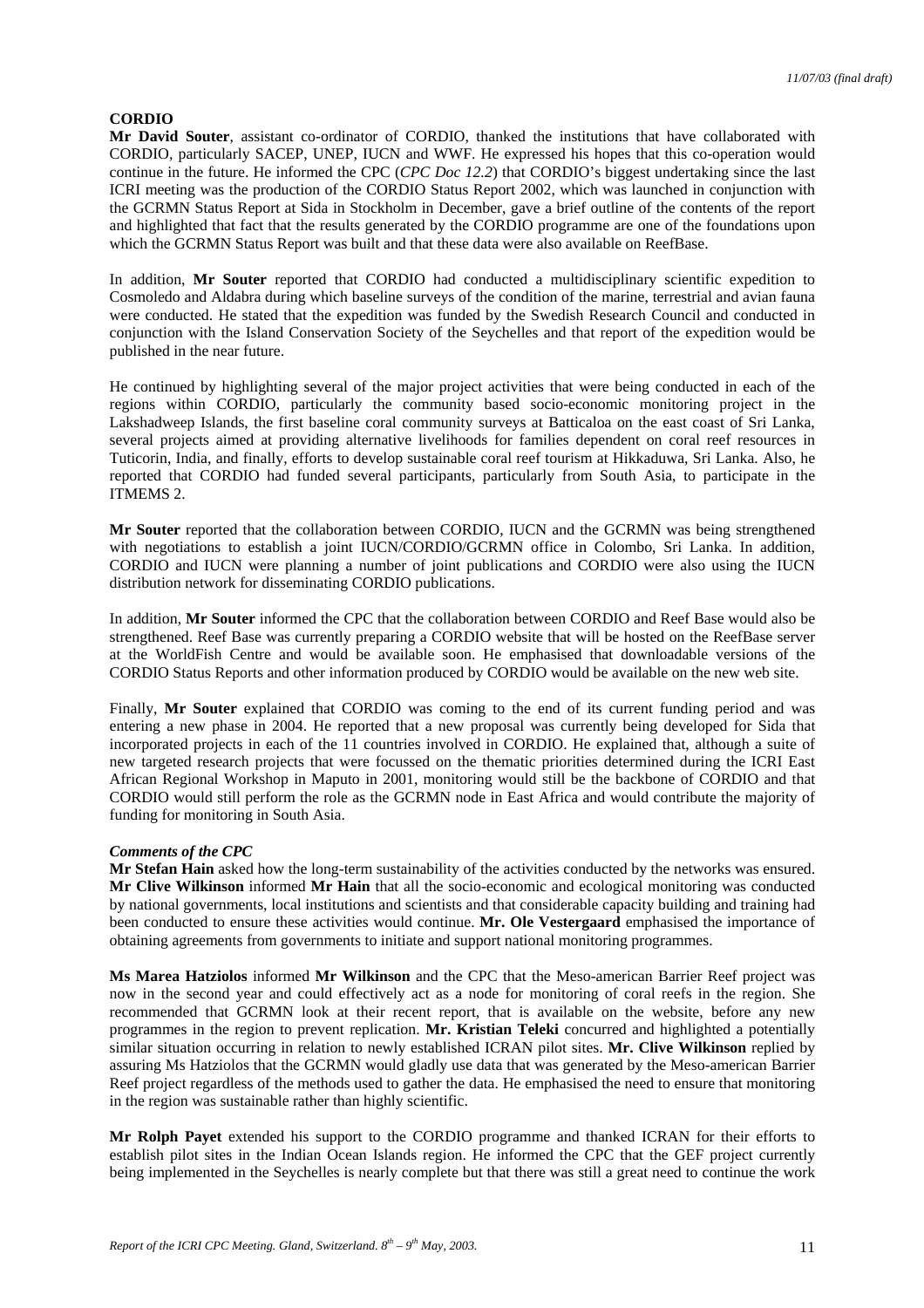in this region, particularly that which focuses on the socio-economic linkages, and concluded by calling upon donor countries to fund more research in this region.

**Ms Nyawira Muthiga** emphasised the need to build partnerships in order to ensure that sufficient capacity is secured to monitor and manage coral reefs effectively and provided an example from Kenya where the Department of Fisheries, CORDIO and the Kenya Wildlife Service were collaborating.

**Mr Venugopalan Ittekkot** offered the support of German coral reef projects currently being conducted in the South and Southeast Asian region and suggested that these projects could ameliorate some of the funding burden that the network are facing.

**Mr Nicholas Polunin** drew the attention of the CPC to the likelihood that information generated by the networks would be complementary and could be assembled together in coherent outputs. He enquired if the CPC would consider developing a framework to conduct analyses and make comparisons based on the information arising from the activities of the networks. The Chair considered that ICRI Forum could be a vehicle that might facilitate such analyses.

**Mr Bernard Salvat** alerted the CPC to the need to clarify the relationship between the ICRI CPC and the ICRI Networks and expressed the opinion that the networks existed solely because of ICRI and that the CPC should control and guide the activities of the networks. In order to emphasise his point, he highlighted several inadequacies in the relationship between the networks and the CPC. First, he indicated that there was no report from the ICRI Secretariat describing the activities of the networks. He informed the CPC that the French considered it to be the role of the ICRI Secretariat to report the activities of the networks rather than the networks themselves. Second, **Mr Salvat** recalled that there were two representatives of ICRI on the Board of ICRAN and that these representatives should also provide a report of the activities of ICRAN. Third, he expressed the opinion that it appeared that ICRIN seemed to exist only to service ICRAN and because ICRIN did not have a formal management structure similar to ICRAN, it was not possible to obtain a report from the Secretariat or the ICRI representatives on the ICRAN Board describing the activities of ICRIN. Fourth, **Mr Salvat** considered GCRMN to be functioning well but highlighted the point that, while the GCRMN has a management group which contains several unofficial representatives of the CPC, there was no formal representation of the CPC on the Board of GCRMN. Fifth, he drew the attention of the CPC to the fact that Mr Wilkinson had signed the report submitted by GCRMN which informed the CPC who was responsible for the report and indicated that this was not the case for the reports produced by the other networks. Sixth, he expressed the opinion that CORDIO was not a genuine ICRI Network because it was not implemented at a global level but was a regional programme funded primarily by one country that coincidently happened to host the present ICRI Secretariat. He stated that if CORDIO was to be considered as an ICRI Network then it should also have a formal management structure, including representatives of the CPC, and is subject to the guidance of the CPC. He concluded by proposing it was time to restructure the relationship between the ICRI CPC and the ICRI Networks and that it should be the responsibility of the incoming UK Secretariat to establish the mechanisms that ensure that the ICRI Networks operate in a co-ordinated fashion.

**Mr. Wilkinson** informed the CPC that the recent review of the GCRMN was requested by IOC but was endorsed by the CPC. **Mr. Kenchington** expressed the opinion that the review of GCRMN was probably not formally recognised as an ICRI decision but it was certainly discussed by the CPC. **Ole Vestergaard** explained that the 5 year review of program objectives and implementation was required under the GCRMN Strategic Plan as of 1996, and commissioned by the IOC under its terms as the Chair of the GCRMN Management Group. The review team was composed by 5 international experts and chaired by Mr. R. Kenchington.

**Mr. Kristian Teleki** explained that there were two representatives of the ICRI CPC on the board of ICRAN and another position within the Steering Group.

**Mr. Wilkinson** added that ICRI had strong representation in the GCRMN management group but explained that ICRIN could not effectively conduct its activities until funding had been secured. He proposed that an action statement was required endorsing the restructuring of the ICRI Networks.

**Mr Tom Praster** reviewed the points made by Mr Salvat to assist with the redrafting of the resolution on the organisation and management procedures for ICRI namely that:

- ICRI would continue to provide general guidance to the networks:
- ICRI should define the distinct roles of the networks;
- Reports to the ICRI CPC should be signed in order to clarify who is responsible for the report; and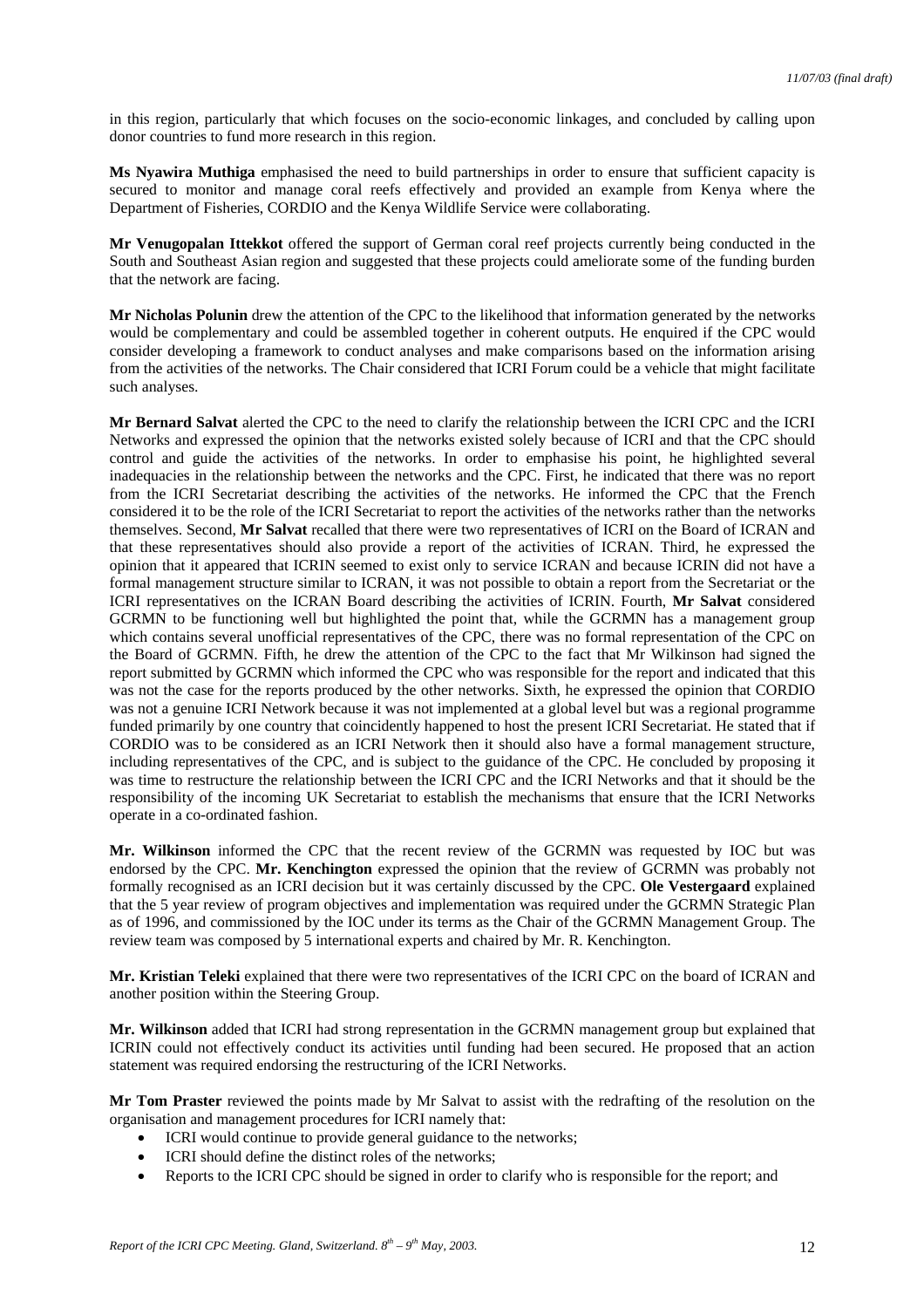• Reports should address the financing of the Networks and, in particular, ICRI needs to secure funding for ICRIN.

He asked if each of the networks had a Board and, if so, did they contain formal representatives of ICRI. In addition, he stated that it seems unnecessary to have a report on the activities of the networks from both the representatives on the Boards and the Secretariat and proposed that the representatives write a report that is then distributed to the CPC by the Secretariat.

**Ms Marea Hatziolos** endorsed the proposals of Mr Praster and Mr Salvat but expressed concerns that because many of the potential representatives of ICRI that might occupy seats on the Boards of the Networks also have roles within the Networks, they might lack objectivity. She proposed that representatives of ICRI on the Boards of the Networks should not be involved with the Network in order to ensure they are able to make objective decisions and reports to the CPC. **Mr Stefan Hain** endorsed the proposal from Ms Hatziolos and expressed the opinion that the representatives on the Boards should be conveyors of information between the ICRI Secretariat and the Networks and the function of the CPC is to give advice on the activities of the networks.

**Mr Richard Kenchington** welcomed Mr Salvat's proposal and stated that there was clearly a need to establish a structure of governance for each of the Networks. He explained that there was a formal process for the appointment of two representatives to the Board of ICRAN but opined that the GCRMN Management Group was rather more elastic and might benefit from the formal appointment of two representatives from the CPC. He continued by expressing the opinion that the reports from the Networks should describe the activities recently undertaken by the Network, the anticipated programme and a financial statement that enables the CPC to make intelligent decisions in order to provide the necessary guidance and support to the Networks.

**Mr Magnus Ngoile** suggested that the CPC should consider the role of ICRI within each of these networks and reminded the CPC that ICRI itself was borne from a much larger process. In addition, he expressed the opinion that the CPC should define more clearly what constitutes a network under ICRI.

**Mr Ole Vestergaard** endorsed the comments encouraging greater collaboration between the networks, particularly highlighted the opportunity for interaction between GCRMN and ICRAN, and clarified for the CPC that some of the activities currently envisioned by ICRAN in South Asia have been implemented by the GCRMN South Asia. He expressed concern regarding the potential of duplication of efforts, but saw huge benefits from co-ordinating future activities of the Networks. In addition, he drew the attention of the Networks to the risks associated with raising expectations in a region by widely announcing the initiation of activities, prior the securing of funds and logistical support for those activities. He informed the CPC that it could lead to some problems for other programmes in a region if donor organisations were falsely under the impression that funding for proposed activities had already been secured from the Networks.

**Mr Kristian Teleki** expressed the opinion that it seemed there was widespread misconception about what ICRAN was trying to achieve in South Asia. He explained that ICRAN was trying to provide a mechanism for dissemination of information generated by existing projects between different regions. In addition, **Mr Teleki** explained that ICRAN was trying to take a graduated approach to work within a region. Further, he expressed the opinion that the CPC should provide guidance on activities or priorities but not necessarily approve the activities of ICRAN. He felt that ICRI representation on the Board of ICRAN would be enough to reassure the CPC that ICRAN was conducting activities that ensured the implementation of the *Framework for Action.* 

**Ms Nyawira Muthiga** concurred with Mr Teleki and emphasised the role of the CPC in ensuring that there was no duplication or competition between the Networks. She indicated that the lack of capacity in developing nations does not allow for competition between activities. Finally, she illustrated the problem related to the elevated expectations that people have of the contribution of ICRAN to a region alluded to by Mr Vestergaard by describing her own experiences trying to deal with the local fishers in Malindi, who were under the erroneous impression that \$10 million USD was going to be spent on improving their quality of life.

**Mr Bernard Salvat** added that it should be the task of the ICRI representatives on the Boards of the Networks to ensure that the guidance provided by the CPC is reflected in the activities of the Networks. In addition, he explained that, in order to prevent redundancy inherent in his previous proposal requiring reports of the activities of the Networks from both the representatives on the Boards and the Secretariat, he had no objection to having a single report signed by both the representatives and the Secretariat as long as the CPC was made aware of who was responsible for the report.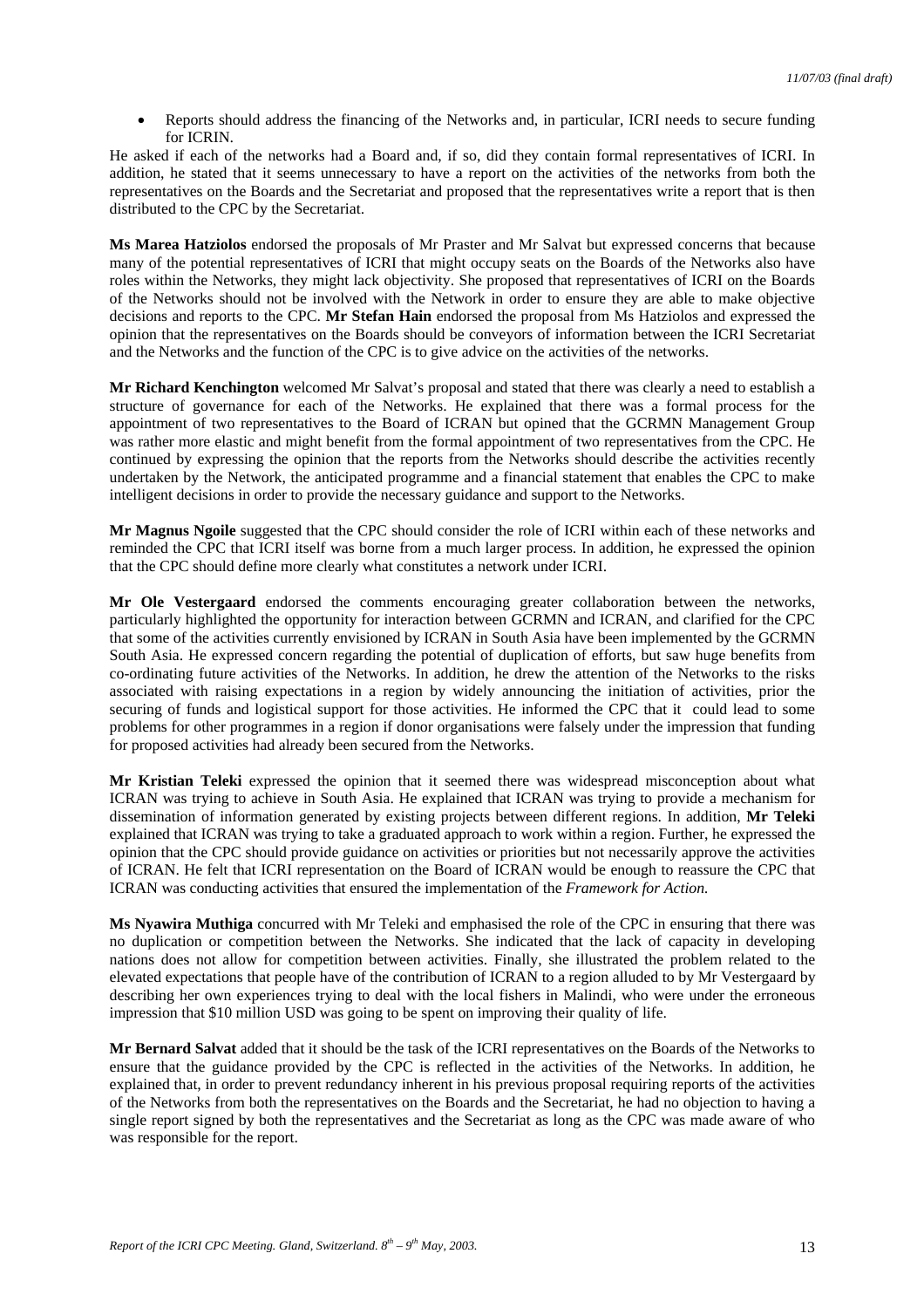**Mr Robert Hepworth** expressed concern that the CPC was constructing a cumbersome bureaucracy. He explained that ICRAN was a global partnership with a Board that has representation from all the partners and that ICRI was simply another partner within ICRAN. He expressed the opinion that ICRAN should not report to ICRI because it was not founded under ICRI and that the key theme in the discussion was the representation of ICRI within the Networks and how their activities should be reported to the CPC.

**Mr Clive Wilkinson** proposed that the action statements arising from this discussion and the management structure of each of the networks could be incorporated into the draft resolution on the organisation and management procedures of ICRI.

**Mr Tom Praster** informed the CPC that hard copies of the draft resolution would be distributed once the suggestions arising from this discussion were incorporated. He explained that the draft resolution would be posted on ICRI Forum and the membership would have 2 weeks to provide comments and the Secretariat would subsequently finalise the resolution within one week.

**Mr Chris Tompkins** observed that there seemed to be a sense that the structure of ICRI was not working efficiently and expressed the opinion that the situation will probably improve if the Networks were willing to introduce the proposed management structures and a system of reporting and representation within the Networks was established. He concluded by asking for clarification regarding who nominates the representatives on the Boards of the Networks.

**Ms Barbara Best** recommended that the activities of ICRI and its networks should be implemented through partnerships and emphasised that all the members of ICRI have a responsibility to implement the *Framework for Action*. She proposed the formation of a working group to investigate the relationship between ICRI and its networks and clarified that, of the three networks, ICRIN was the only one established under ICRI and that both the GCRMN and ICRAN were borne from other processes and were subsequently incorporated into the ICRI partnership. In conclusion, she expressed concern regarding the use of the term "implementing arm" to describe the ICRI networks and alerted the CPC to the fact that, because all the partners of ICRI were implementing the *Framework for Action,* all the partners were, in fact, implementing arms and it was therefore unnecessary to single out the networks. **Mr Robert Hepworth** concurred and added that it was sensible to convene a working group to determine how ICRIN can be kick-started.

The Chair called for nominations for representatives of ICRI on the Board of ICRAN. **Mr Kenchington** assisted by providing clarification of the positions on the Board so that the CPC had sufficient terms of reference to identify suitable candidates.

As ICRI is the major coordination body for global coral reef activities and has encouraged the development of specific networks to fulfill the agenda developed by ICRI in the *Call to Action, Framework for Action and the Renewed Call from ITMEMS 1 and 2*. It is essential that the ICRI membership maintains a major role in guiding and reviewing the activities of the Networks and receive adequate reporting from the networks.

Thus ICRI should have adequate representation on the management boards of the networks and corresponding reporting from these ICRI delegates to the ICRI membership at General Members.

**6. ACTION:** ICRI is to ensure adequate representation on the management bodies of the ICRI networks of GCRMN, ICRAN, ICRIN to ensure strong communication and coordination between networks and with the ICRI Community. These ICRI representatives should provide reports to the ICRI Secretariat for inclusion of these reports into the Secretariat reports to ICRI General Meetings. ICRI is also encouraged to facilitate a review of progress at least at a 5-year basis to ensure that the networks are contributing to the ICRI agendas established in the *Call to Action/ Framework for Action/ Renewed Call to Action*.

**7. ACTION:** The USA is requested to revise the **Draft Resolution on the Organization and Management Procedures for the International Coral Reef Initiative** to incorporate comments from the ICRI CPC Members and to forward the revised resolution to the Secretariat. The Secretariat will circulate the document to ICRI Members on the ICRIForum for a period of 14 days for revision. The Secretariat will collect and incorporate comments during that period and then issue a final resolution.

**8. ACTION:** The ICRI CPC endorses the establishment of a Working Group to clarify: 1.The working relationship of current ICRI networks to the ICRI Secretariat and ICRI Membership;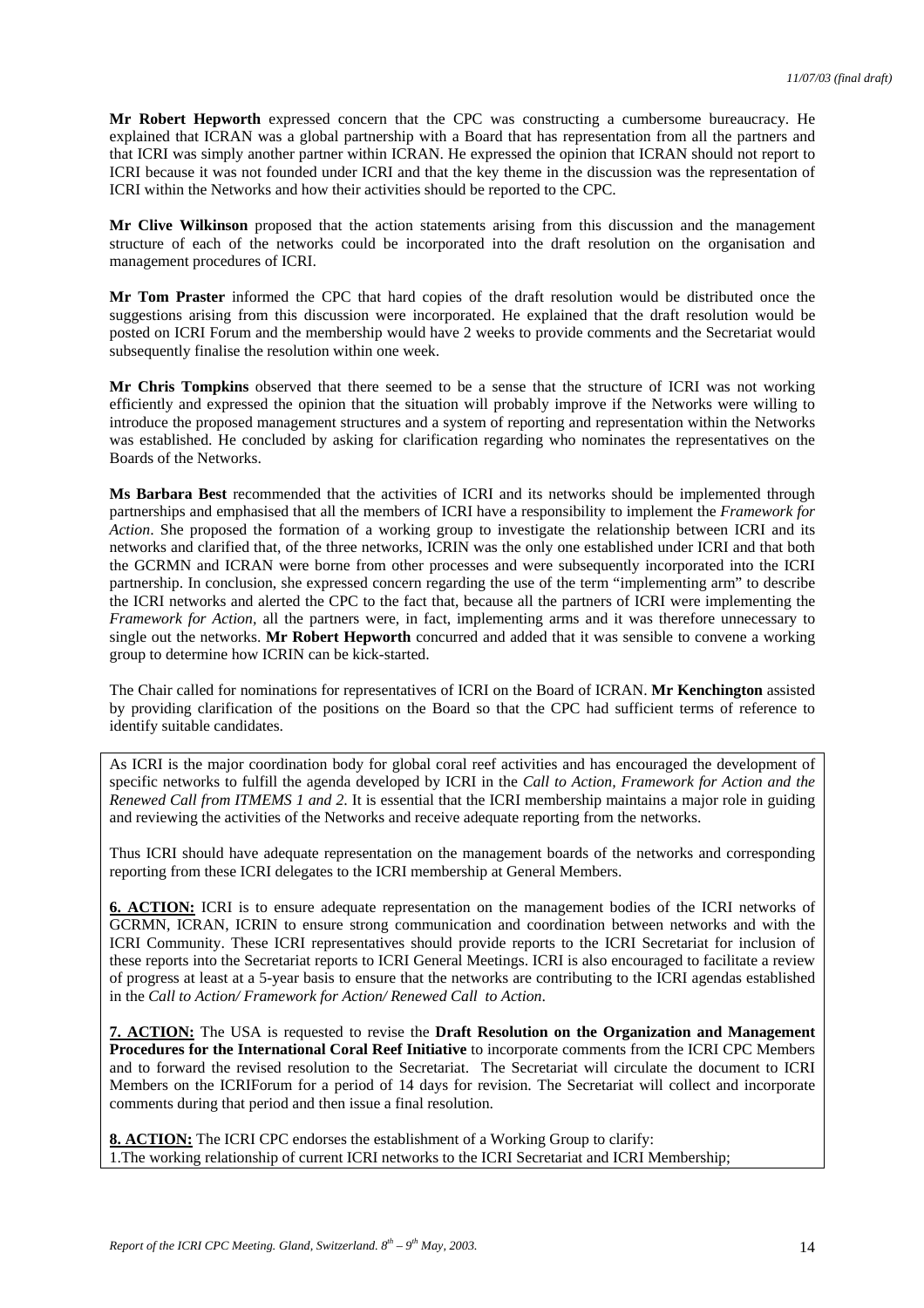2.What the role of the ICRI Hosts / Secretariat and the ICRI CPC / Members should be in the operation or guidance of networks;

3.The Working Group is also requested to examine how ICRIN should be constituted;

4.How a network is to be designated as an ICRI Network or endorsed by ICRI.

The Working Group will report to the next ICRI General Meeting

The members of the Working Group are – Representing the ICRI Members: USA, UNEP, France, Seychelles, ICRI Hosts / Secretariat;

And representing the Networks: CORDIO, GCRMN, ICRAN, [[CORAL to be invited]]

*The incoming UK ICRI Hosts and Secretariat are requested to provide Working Group members with the terms of reference and a mechanism and timetable for the working group to ensure that the report is available for the next CPC meeting.*

## **10. The presentation of the incoming UK Secretariat.**

**Mr Robert Canning** thanked everyone in Gland for their hospitality and provided a brief presentation of the UK's vision for ICRI and the Secretariat during the next biennium. He explained that the UK's main interest in coral reefs lay in their overseas territories but they have a more general interest in protecting biodiversity. In addition, he informed the CPC that the UK had contributed extensive funding for poverty alleviation and food security and funds a wide range of coral reef projects. **Mr Canning** proudly informed the CPC that the UK did, in fact, have coral reefs comprised of *Lophelia* and they had recently called on the EU to make the Darwin Mounds where they occur a marine protected area. Further, he informed the CPC that last year the UK marine stewardship report, which mentions both coral reefs and ICRI, was published. He explained that the report endorsed the ecosystem approach and outlined a new range of initiatives and is available on the DEFRA web site.

**Mr Canning** outlined several of the paragraphs in the report of the World Summit on Sustainable Development (WSSD) that highlighted coral reefs and explained that these gave the UK a clear framework within which to work and also, because 180 nations had signed onto the report, it will benefit coral reefs worldwide.

He informed the CPC that the UK wanted to focus on outcomes rather processes and help better protect coral reefs. In addition, he emphasised that it was essential to raise the awareness of the importance of coral reefs and also to promote greater co-ordination and collaboration between UN agencies, Regional Seas networks and donor agencies. Further, he explained that the UK would encourage participation of developing nations and would make every effort to ensure that this participation would occur at the right level. Furthermore, the UK would promote greater private sector engagement to support local development projects.

**Mr Canning** reported to the CPC that  $\pounds100\,000$  has been secured to support the Secretariat during the financial year 2002-2003 and although they did not currently have money for the subsequent year they did expect to receive the same again for the next financial year. He informed the CPC that this money would fund the Secretariat, pay for work that would be sub-contracted to other parties and assist participation of representatives of several developing nations. **Mr Canning** added that the UK would like to initiate several small scale development projects or contribute to some other existing projects.

**Mr Canning** proposed that UNEP-WCMC would perform the functions of the secretariat from the 1<sup>st</sup> of July 2003 for 2 years and that, during that time, the UK, their co-hosts and the ICRI members would determine the policy and path that ICRI followed. The UK and their co-hosts would chair all meetings of ICRI. He explained that involving UNEP-WCMC brought prior knowledge and experiences of the working of ICRI and provided an opportunity for closer collaboration on coral reef issues. **Mr Canning** informed the CPC that the details of the assistance provided by UNEP-WCMC had yet to be worked out but they were very happy to assist. He explained that the Secretariat would perform administrative functions, such as the arrangement meetings, circulation of papers and preparation of agendas etc., while DEFRA would act as the contact point with the members and would maintain a database of members, receive and disseminate resolutions and decisions etc.

**Mr Canning** explained that the UK saw a co-hosting arrangement as a bonus and envisaged that a co-host would help chair meetings and that one of the meetings would be held in the co-host's country. He added that the UK was thinking of providing a secondment or scholarship to WCMC so that they can then transfer their experiences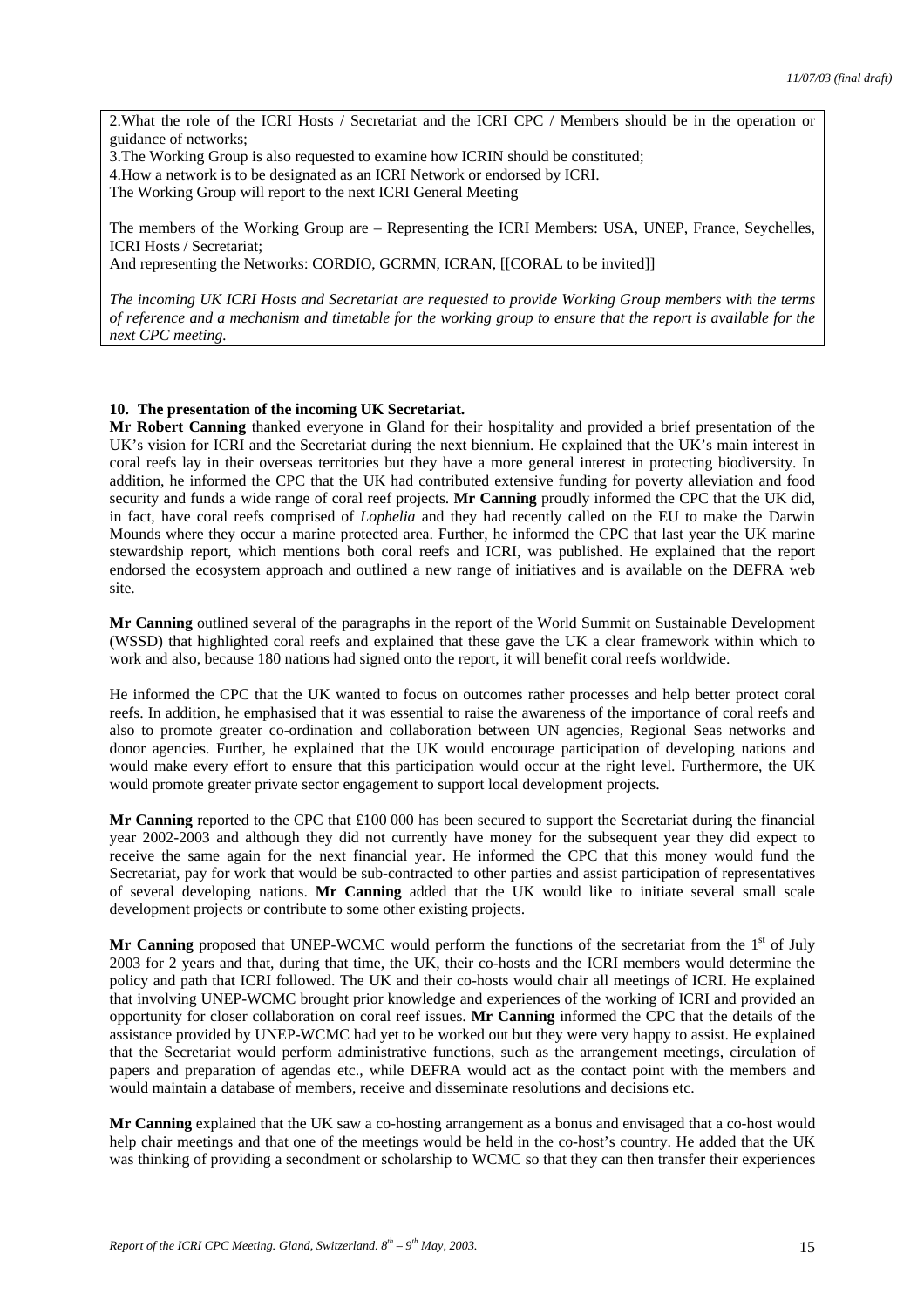back to their own country. He informed the CPC that the next step would be to develop a detailed work plan for WCMC and added that he looked forward to working with all members of ICRI.

He tentatively proposed that the first meeting of the CPC during the next biennium would be conducted in conjunction with the UK Foreign and Commonwealth Office's (FCO) sponsored workshop on sustainable tourism in the Caribbean later in 2003, followed by Okinawa in June 2004 and then another in the country of the co-host. (*CPC Document 10.1)*

## **11. Potential partners to co-host the ICRI Secretariat**

The Chair informed the CPC that the Secretariat had received one proposal (*CPC Doc 10.2*) from the Seychelles to partner the UK in hosting the Secretariat during the next biennium. He drew the attention of the CPC to the draft decision entitled ICRI CPC Decision on the proposal to co-host the ICRI Secretariat in the documentation and called upon Mr. Rolph Payet to introduce the document and explain its implications.

**Mr Payet** began by providing a general background to the Seychelles describing the geography and the distribution of coral reefs in the Seychelles. He informed the CPC that the Seychelles currently had 13 MPAs and were planning to establish more in the future. Mr Payet informed the CPC that the Government of Seychelles had offered to co-host the Secretariat and that he had a letter from the Minister of Environment that he submitted to the Secretariat. In conclusion, he pledged to do everything possible to advance the issues raised during the current meeting.

## *Comments of the CPC*

**Ms Nyawira Muthiga** thanked the Seychelles for taking up the challenge and explained that Kenya had been interested in co-hosting but was unable to secure support from high governmental levels in time but, as the Chair of the East African Coral Reef Task Force, offered to collaborate closely with the Seychelles Secretariat. Magnus Ngoile also thanked the Seychelles and congratulated them on the expediency with which they were able to obtain governmental support and offered the close support of Tanzania. **Mr John Baldwin**, on behalf of the GBRMPA, thanked both the UK and the Seychelles for co-hosting the Secretariat during the next biennium and looked forward to working with both.

#### **12. Working groups ICRI Scorecard**

**Ms Marea Hatziolos** informed the CPC that there had been very few comments forthcoming from the membership concerning the ICRI Scorecard. She explained that she understood that people had comments but that they simply had not contributed them to the discussion. She explained that the ICRI scorecard offered a mechanism to ensure more regular reporting by members in a more consistent and comparable format but that she required an indication of further support for the scorecard before doing any more work.

## *Comments of the CPC*

**Ms Barbara Best** expressed the opinion that the Scorecard was an important initiative because it dealt with the implementation of integrated coastal management (ICM) within member countries, which was a key issue of ICRI.

**Ms Marjo Vierros** informed the CPC that the CBD was doing a lot of work in this area and that they also had a working group trying to determine mechanisms for improving the implementation of ICM. She explained that she saw potential synergies and the opportunity for collaboration.

# **Coral Reef Fisheries**

**Ms Barbara Best** explained that there were two groups, one dealing with trade issues concerning coral reef organisms and the other dealing with sustainable fisheries. She provided a brief update of the last Conference of the Parties (CoP) for CITES and reported that there had been significant successes with regard to coral reef fauna, particularly all seahorses will be listed in appendix 2, a workshop will be convened to evaluate the need to list sea cucumbers, humphead wrasses were not listed but there was significant support for listing, and finally, whale and basking sharks were listed. In addition, an agreement promoting greater collaboration between the FAO and CITES was sought but a formal MoU was not agreed upon by both parties. She explained that it as was necessary to secure such a MoU because the FAO was the body controlling fisheries and CITES was the body controlling trade in listed species.

**Mr Carl Gustaf Lundin** indicated that there was a strong interest within the FAO to secure this agreement but neither CITES nor IUCN was invited to participate in discussions at the recent COFI meeting. He expressed the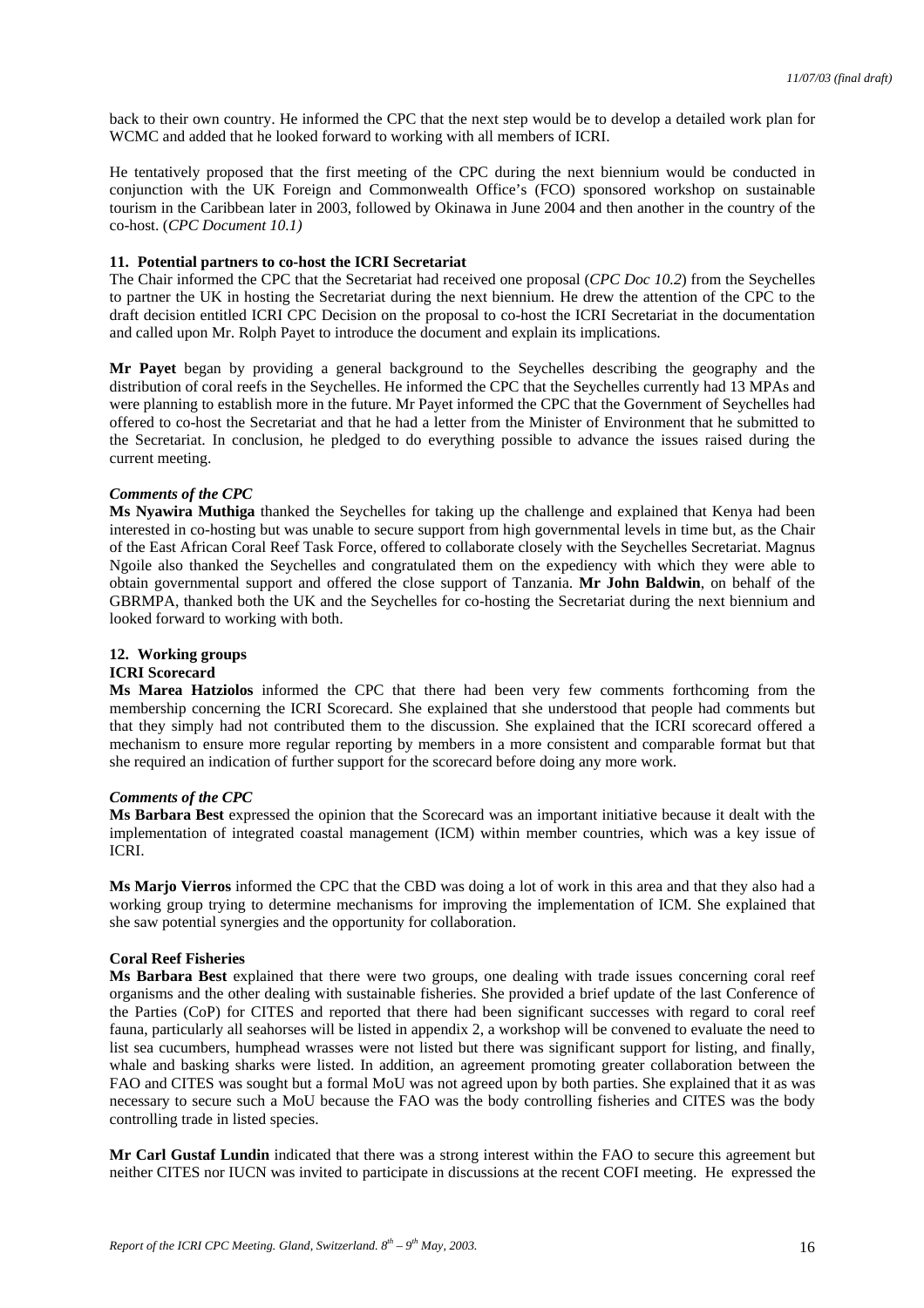opinion that depleted species should be the focus of management efforts, in the first instance and that species listed on the CITES appendices could be regarded more as an indication of the failures of fisheries management.

**Mr. Richard Kenchington** highlighted the importance of having "demonstrable or identifiably" sustainable fisheries. Robert Hepworth expressed the opinion that ICRI must maintain their engagement with both CITES and FAO to facilitate future collaboration.

#### **13. Election of representatives to the Board of ICRAN**

**Mr Kristian Teleki** provided a brief outline of the role and term of the ICRAN board members.

The Chair informed the CPC that Angel Alcala of the Philippines had been nominated by WWF of the Philippines, that Richard Kenchington was willing to extend his term on the Board and that these were the only formal nominations received by the Secretariat.

**Mr Clive Wilkinson** provided a brief outline of the career of Angel Alcala for the benefit of the CPC.

**Ms Nyawira Muthiga** queried the legitimacy of potentially electing someone from the Philippines considering the problems associated with the current Philippine ICRI Secretariat. The Chair reminded her that no other nominations had been received and called on the CPC to endorse the nomination of both candidates. **Mr Magnus Ngoile** seconded the nominations of Angel Alcala and Richard Kenchington to the board of ICRAN

**Mr Bernard Salvat** alerted the CPC to the fact the Angel Alcala was not a member of the CPC and asked if, as a consequence, he would require a special invitation from the Secretariat to report on ICRAN at CPC meetings.

Mr Richard Kenchington and Mr Angel Alcala were elected unopposed.

**Mr John Baldwin** offered a standard mechanism for the receipt and processing of nominations to make elections such as this more efficient.

## **14. Decision on improving monitoring**

**Mr Wilkinson** introduces the draft decision entitled Decision on Improving Monitoring in MPAs (*CPC Doc 11.1*) and called on the CPC for comments.

**Mr Kenchington** stated that monitoring should be viewed as an integral component of management as recommended by the participants of ITMEMS. He thought it was distracting that people sought funding for monitoring and then requested additional funding for management.

**Mr Baldwin** requested that the letters encouraging monitoring should be tailored to reflect the current level monitoring undertaken in that country. In reply, **Mr Wilkinson** stated simply that this could be done.

**Mr. Stefan Hain** drew attention to the references to the World Heritage Convention and the Man and Biosphere programme and stated that if there were no specific comments from these programmes it would be much better to refer specifically to their reports otherwise ICRI might have to seek their formal approval to make such statements. **Ms Margarita Astralaga** concurred.

**Mr Canning** asked for clarification regarding what socio-economic monitoring entailed. In reply, **Mr Wilkinson** explained that it meant any activities that generated data describing how people were using coral reefs.

**Mr Lundin** alerted the CPC to the opportunity that the upcoming World Parks Congress provided to advance several issues on the ICRI agenda and expressed the opinion that this resolution was a perfect example.

**Ms Hatziolos** informed the CPC that the World Bank was developing a scorecard for MPAs and requested that this was considered as a possible contribution to the World Parks Congress.

### **The Resolution was adopted with the amendments proposed by members**

## **15. Decision on Recognising the Regional Structure of the GCRMN**

**Mr Clive Wilkinson** introduced the decision entitled Decision on Recognising the Regional Structure of the GCRMN (*CPC Doc 11.2*) and provided a brief outline.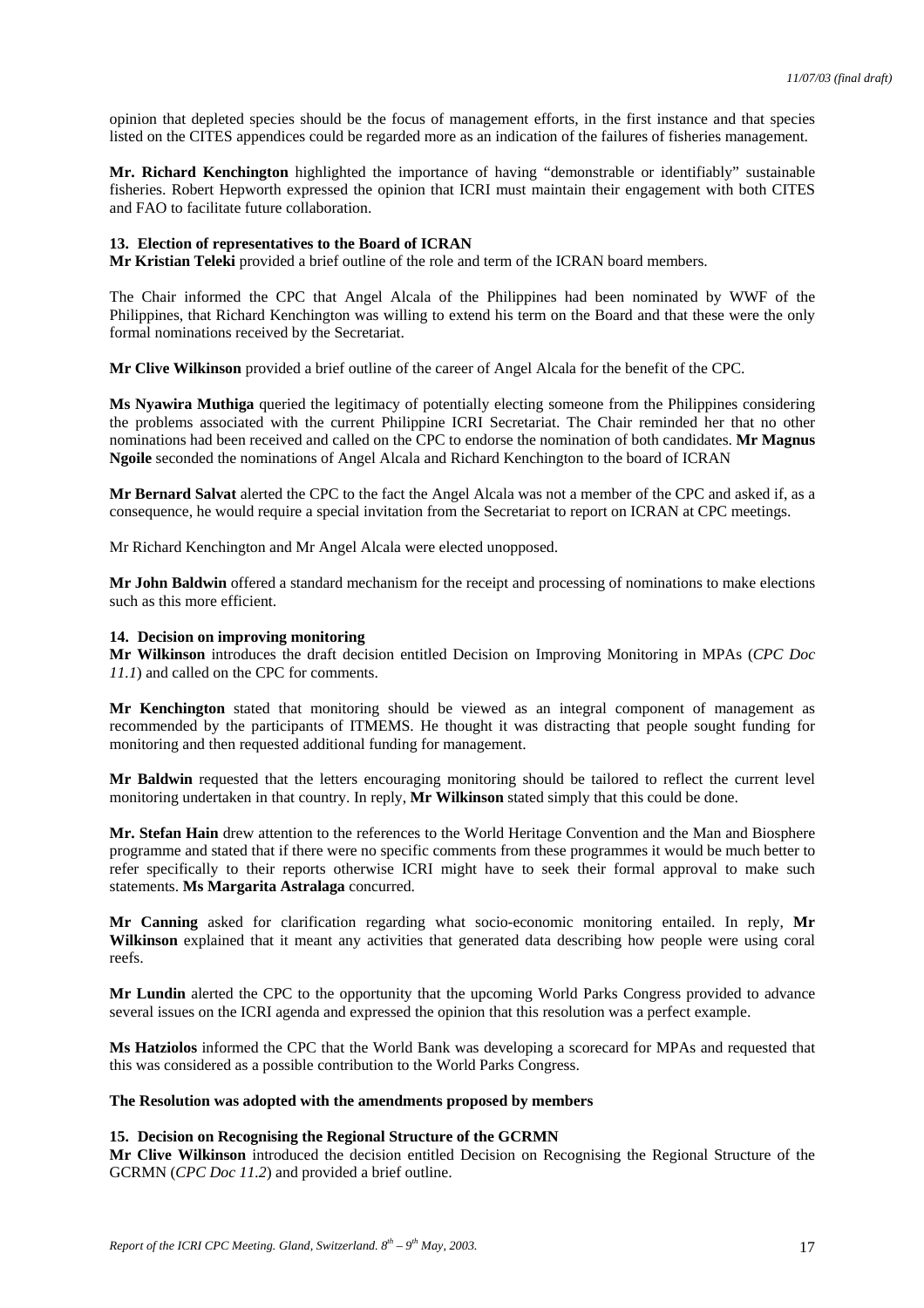### *Comments of the CPC*

**Mr Baldwin** cautioned against referring to the review of GCRMN as the "Kenchington" report. **Mr. Ole Vestergaard** explained that IOC referred to the review as the "5 year review of GCRMN".

**Ms Muthiga** enquired how the co-ordinator in East Africa would tie in with the Coral Reef Task Force under the Nairobi Convention. In reply, **Mr Wilkinson** stated that they would be encouraged to collaborate and asked her to write some text for the decision that would address her concerns.

Japan requested that each of the co-ordinating centres was listed in the decision. **Mr Hain** indicated that they were mentioned in the second last paragraph of the decision and asked if they were based on the UNEP Regional Seas Units. **Mr Wilkinson** explained that the GCRMN was built on the Regional Seas units but in some areas they were combined in order to prevent the entire management structure becoming burdensome and in other areas, where there isn't a Regional Seas unit, nodes have been created to fill the gap.

# **16. Country reports**

### **Tanzania**

**Mr Ngoile** informed the meeting about the work done to transform global initiatives like ICRI into national plans and programmes. In Tanzania, a process to develop a National Environmental Action Plan has just been completed. This Plan is relevant to coral reefs. Strategies have been developed for collaboration and coordination of coral reef activities in the country including research. More than 13 programs and initiatives have been brought together to interact with the government. Again, the scientific work is very important. Working Groups are focusing on policy and planning, implementation, and on research. In addition a Coastal Report has been developed. This report is similar to a scorecard. The National Environment Management Council (NEMC) is the coordinator for all this work. One important lesson that has been learnt is that conservation can only be successful if it is linking global ideas with local initiatives. The work in Tanzania in this field would never have succeeded if it hadn't been for partners such as USAID, Sida, Norad, France and Finida.

### *Comments of the CPC*

**Ms Best** thanked Mr Ngoile personally for all his efforts over the years.

#### **Japan**

**Mr. Keisuke Takahashi**, Technical Officer of the Ministry of Environment, reported to the CPC that during the last year the Government of Japan had revised its national biodiversity strategy and, as a result, a programme to revitalise coral reefs and mangroves in Japan had been initiated. He informed the CPC that a research programme focusing on the transplantation of corals and the reduction of sedimentation through the development of better land use practices had been started to facilitate the rehabilitation programme. In addition, the participants at a recently conducted workshop held in Ishigaki resolved to build capacity to deal with coral reef issues in the east and Southeast Asian region. He also informed the CPC of the collaboration between Japan, the World Fish Centre and the GCRMN on database management.

**Mr Takahashi** outlined the preliminary programme for the next International Coral Reef Symposium (ICRS) and highlighted that the relationship between coral reefs and humans would be at the forefront of proceedings in Okinawa. He informed the CPC that more information was available on the web site, encouraged the participation of the members and welcomed a CPC meeting at that time. In conclusion, he mentioned that potential outbreaks of crown-of-thorns starfish in Okinawa were becoming a big issue.

#### *Comments of the CPC*

**Ms Best** thanked Japan for hosting the next ICRS.

#### **Mexico**

Mr. Cudney of the National Commission for Protected Areas (CONANP) reported *(CPC Doc 14.2)* about a Memorandum of Understanding between the Australian Ministry of the Environment and the Autonomous Environmental Protection Agency of Queensland, with the Secretary of Environment and Natural Resources and the participation of the CONANP which will be signed soon. The MOU is set to undertake sharing of experiences in identified areas of management.

At the national scale, Mr. Cudney reported a justificatory technical study done to back up the fourth polygon of the Cancun and a similar study to declare Tuxpan reefs as MPA is underway. A measure to boost financial resources and ecotourism use of MPAs currently imposes entrance fees for tourists. He informed that this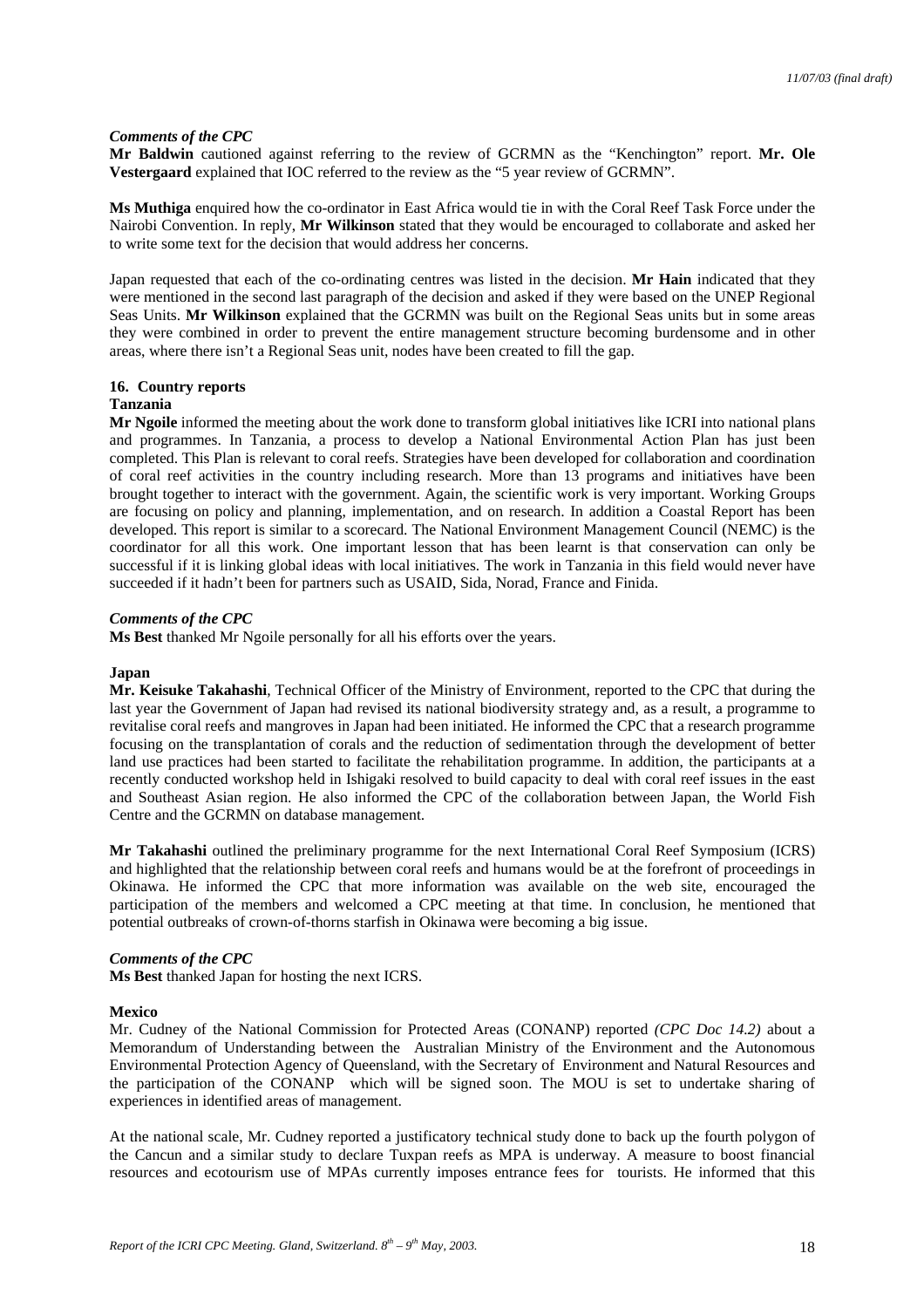scheme has become a source of revenue to finance law enforcement and conservation programs of existing MPAs and will be used to finance start up phase of still unconsolidated MPAs in the country. In 2002, fees collected from 7 reef MPA s under this measure amounted to 13.5 million pesos and an estimated 18-20 million pesos (US\$1.8 to 2 M) will be collected in 2003. Through an agreement between the Federal Environmental Law Enforcement Agency (PROFEPA) and the CONANP, the inspection and vigilance, through legal procedures in reef MPAs has been strengthened at the Quintana Roo reef areas.

In addition, Mr. Cudney reported activities to regulate ecotourism that involved CONANP and MPA directors. He stated further progress in the operations of protected natural areas including the Sian Kaan Biosphere Reserve with a technical assistance and capacity building program supported by ICRAN, the Veracruz Reef System National Park that established cooperation with EPA and the State Government in its pilot project, the Ecological conditions of Veracruz estuaries, ; and the creation of advisory boards for Cabo Pulmo National Park and APPF Cabo San Lucas. Progress was also noted at Cozumel Reefs National Park and Huatulco Bay National Park.

Lastly, Mr. Cudney reported appointment of a new STACM (Scientific and Technical Advisory Council of Coral Reefs of Mexico) head and the expansion and renewal of membership. He informed the CPC that the II Mexican Coral Reef Symposium will be held on 5-7 November 2003 (Link: http://www.umar.mx/arrecifes/index.html.). The STAC-M, he concluded, is initiating the creation of the Mexican Society of Coral Reefs and the first draft of national monitoring methodology.

#### *Comments of the CPC*

**Mr Baldwin** informed Mr Cudney that the GBRMPA has some experience on the issue of dredging and the development of transit lanes and that it might have some useful advice that could be passed on through an e-mail dialogue.

**Mr Lundin** recalled that the introduction of park entrance fees could be controversial and enquired if the Mexican Government had had any major breakthroughs in the policies governing entrance fees. In reply, **Mr Cudney** indicated that park entrance fees seemed to be working and they had even been introduced in a few selected terrestrial parks. He explained that protected areas in Mexico were often a part of communal lands so it was difficult to exert any control over the land. He continued by reporting that they were working closely with the communities to develop a mechanism to collect the park fees with their co-operation. Also, he stated that MPAs have faced a number of legal issues but these were slowly being resolved.

**Ms Best** thanked Mr Cudney for his presentation and was glad to see GBRMPA offer their assistance in addressing the dredging issues. She added that a request to coral list for advice on the matter might yield additional valuable information.

#### **Australia**

**Mr John Baldwin** reported two issues directly related to ICRI. The first was the development of the Representative Areas Programme (RAP), which he explained was an ambitious undertaking that aimed to protect biodiversity by identifying areas of high biodiversity and creating an integrated system of no take areas. He informed the CPC that this would increase the area of habitat type within the GBR incorporated into no take areas from ~4% to more than 20%. He explained that the RAP programme was based on a number of scientific principles and was developed with the assistance of GIS and decision based modelling software but would also reflect social and ecological requests. Mr Baldwin informed the CPC that GBRMPA had conducted the first round of public submissions on the proposed RAP programme and more that 10 000 submissions were received. The results of these submissions had been incorporated and the resulting draft zoning plan for the entire GBR would be launched in about three weeks. He reported that the final zoning plan would be delivered at the end of year to the Federal parliament for approval. Mr Baldwin informed the CPC that there was an enormous amount of information describing the RAP programme on the GBRMPA web site.

The second issue reported by Mr Baldwin concerned the quality of inshore waters of the GBR. He informed the CPC that this was now the subject of the a collaborative task force involving the GBRMPA, the Government of Queensland and the Federal Government of Australia that will develop a water quality management plan to address water quality issues across terrestrial and marine environments. He concluded by indicating that the importance of these issues were highlighted at the recent ITMEMS and would be dealt with further at the World Parks Congress and that the GBRMPA were working with NOAA and Environment Australia to organise the marine theme at the World Parks Congress.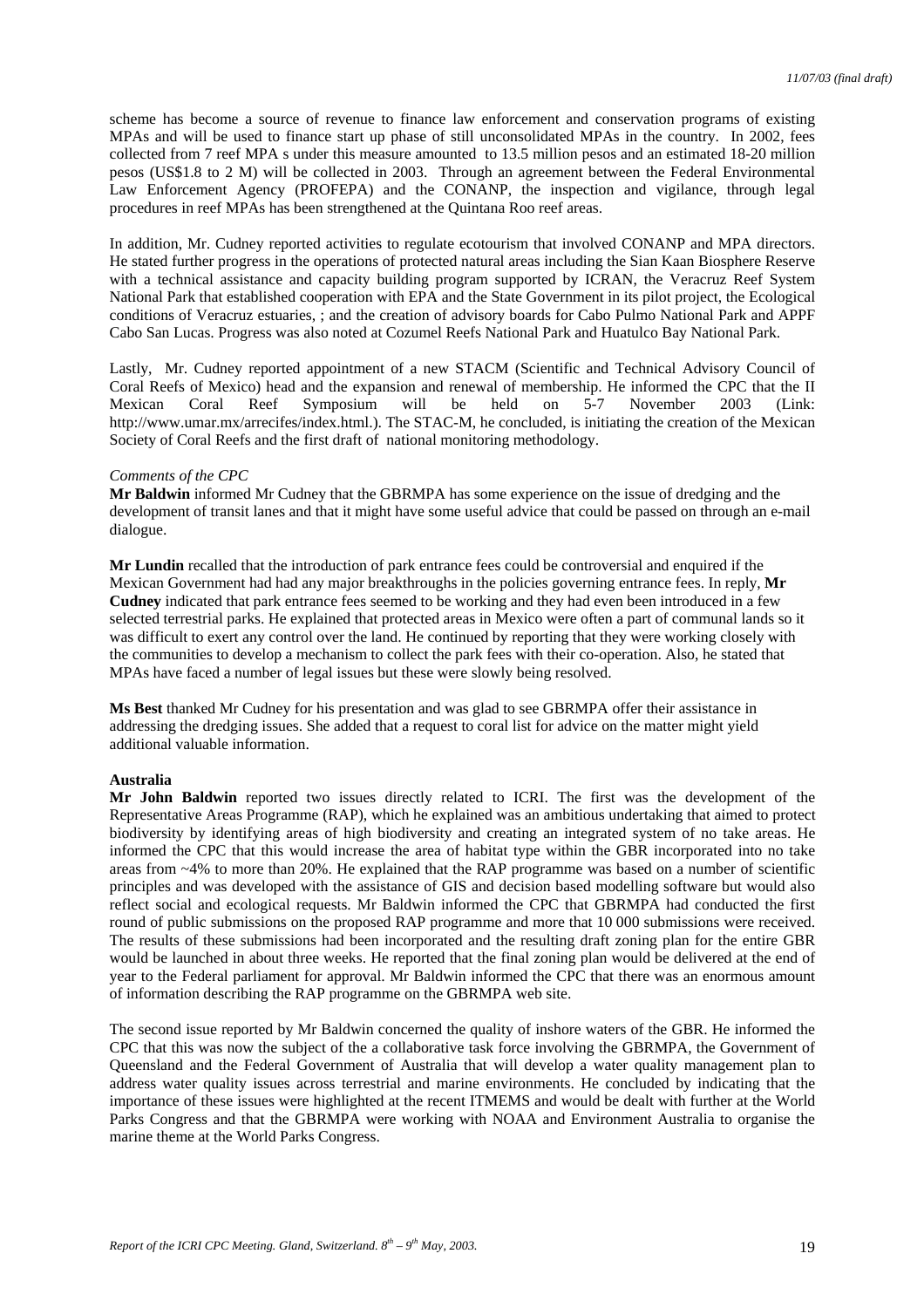## **France**

**Mr Bernard Salvat** reported the activities of the French coral reef initiative, IFRECOR, and informed the CPC that it was launched in 1999 and was under the control of the Ministry of Environment and the Ministry of French Overseas Territories. He explained that the Steering Group of IFRECOR contained representatives of NGOs, Governments, other stakeholders and decision makers, and that each of the French overseas territories have a local IFRECOR committee. He stated that the next meeting of IFRECOR would be held in Paris in July. In the international context, **Mr Salvat** reported that the primary activity of IFRECOR was the contribution of each of the overseas territories to the GCRMN Status Report, what has been done along with the participation to three regional reports. In addition, he informed the CPC that IFRECOR was responsible for co-ordinating the GCRMN monitoring activities of 7 countries in the Pacific (Polynesia mana node). Furthermore, in conjunction with the South Pacific Regional Environment Programme (SPREP), a full time scientist would be appointed to help bolster the monitoring programme in Polynesia. Mr. Salvat mentioned that he published a book on all coral reef protected areas relevant to international conventions or programme (World Heritage, Man and Biospehre, Ramsar) in which each of these MPA is described. Finally, he reported that the French are developing an initiative in the southern Pacific that will be operational for 4 years.

## *Comments of the CPC*

**Mr Hepworth** expressed hopes that this new initiative in the south Pacific can help unlock some the frozen UN resources.

## **Kenya**

**Ms Muthiga** reported to the CPC that Kenya currently had 5% of their coral reefs protected within no take zone but that it was these areas that were posing the greatest problems in management. She regretted that the Diani-Chali Marine Park had no effective management but explained that some recent progress had been made through the formation of a local fishermen's committee and the use of the integrated coastal area management process to try and address the problems. She reported that one of the primary causes of conflict was that one of the landing sites had been occupied by another group and that, in an effort to address this issue, all landing sites had now been mapped and are currently being officially gazetted. In addition, she informed the CPC that beach seines have been removed which has resulted in improved fish catches. In addition, the fishermen have been educated on the degradation that this type of fishing gear causes and they seem to have accepted it.

**Ms Muthiga** highlighted the community monitoring project run in the area by CORDIO and indicated that it was one of a number of examples where the Kenya Wildlife Service (KWS) relied on partners to undertake monitoring and other marine assessments. She informed the CPC that the KWS had a marine education unit that was raising awareness and capacity through demonstrations at schools. Finally, she reported that WIOMSA conducted regional MPA managers and east African wetlands management courses and acknowledged ICRAN for assisting with the development of the capacity of the managers.

# **17. Organisations**

### **UNEP**

**Mr Robert Hepworth** informed the CPC that the UNEP Coral Reef Unit had been situated at the UNEP-WCMC as a result of a directive of the Executive Director of UNEP where it will facilitate policy development and implementation. He explained that this would promote collaboration between UNEP-WCMC, ICRAN and the Coral Reef Unit. He reported that the recent UNEP Governing Council decision on coral reefs together with extracts had been circulated to members of ICRI and highlighted that it encouraged various aspects of ICRI, its networks and the WSSD Plan of Implementation with respect to coral reefs. Finally he highlighted the importance of generating the matched funding for ICRAN.

# **ICRI Forum**

**Ms Marea Hatziolos** reported (*CPC Doc 13*), on behalf of Francis Staub, that ICRI Forum had experienced a sizeable increase in the number of users over the last 9 months, which was primarily a result of the holding of ITMEMS and other significant fora. In addition, she showed the CPC two alternatives for the new design of the ICRI Forum website and asked members to vote on which alternative they preferred. Finally, **Ms Hatziolos** raised the issue of the future of ICRI Forum, its stewardship, residence and funding. She explained to the CPC that it currently costs the World Bank between \$22-24 000 USD per year to maintain and asked if it was possible that some of the funding from the US allocated to support the ICRI Secretariat could be used to support the ICRI Forum.

#### *Comments of the CPC*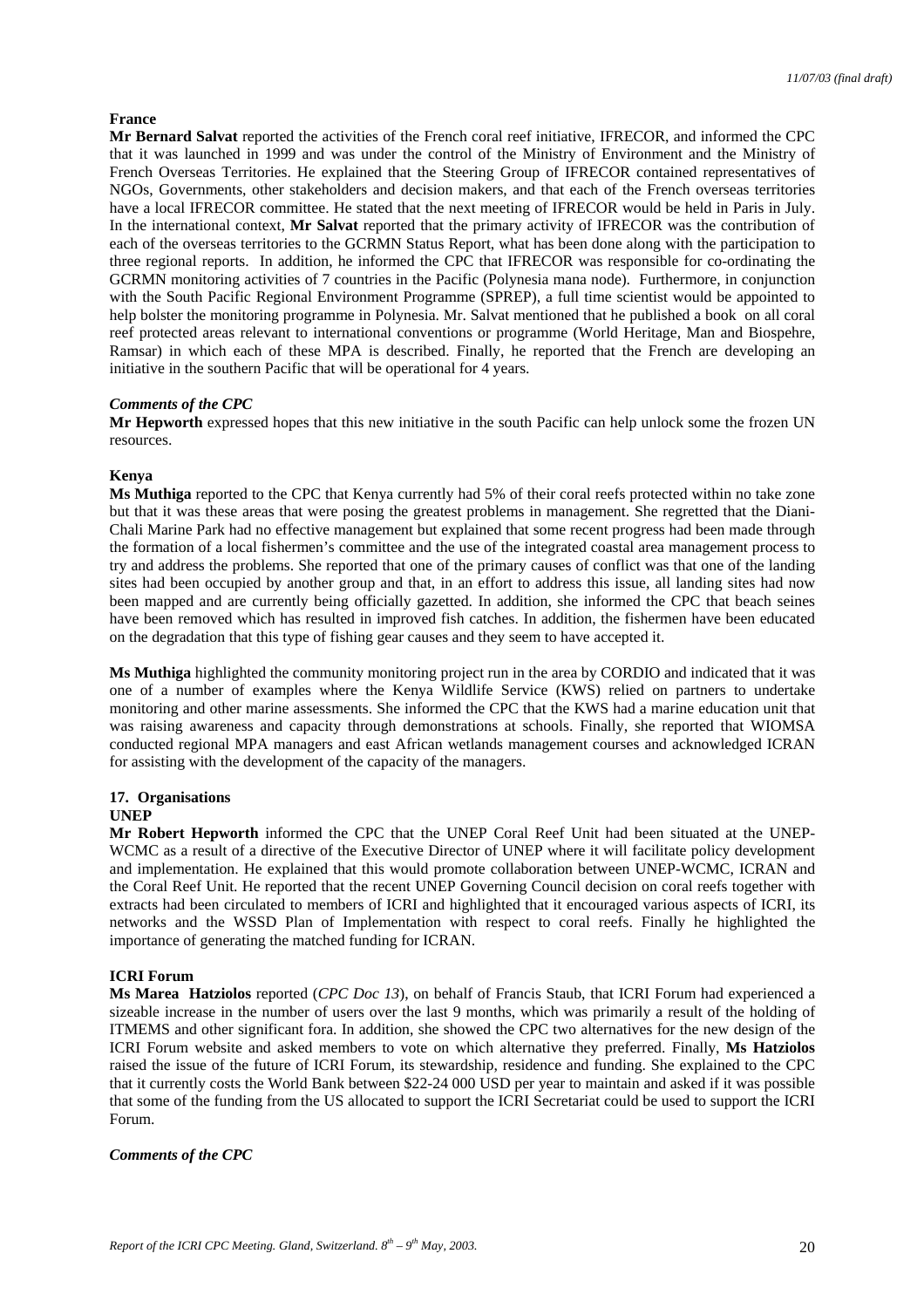**Mr Baldwin** lent his support to ICRI Forum as a tool for communication and a repository for documents and data concerning the ICRI and thanked both Francis Staub and the World Bank for maintaining the forum.

**Mr Teleki** informed the CPC that ICRAN in the past two years had allocated \$30 000 USD to ICRI Forum and that Mr Staub had been of great assistance in maintaining the ICRAN website.

**Mr Hepworth** informed the CPC that UNEP currently had \$80 000 USD available for ICRI and indicated that, if the membership deemed it appropriate, this could be used to support the Forum but that it could not be used to cover any accumulated debts. He proposed that a MoU between UNEP and the ICRI Forum be developed to ensure that such a situation does not occur again in the future.

**Ms Hatziolos** reminded the CPC that this was not the first time that support for ICRI Forum had been discussed and that a number of communications on this issue had been circulated, although perhaps not formally.

**Mr Praster** explained that the money held by UNEP was earmarked for the support of the ICRI Secretariat and that he saw the ICRI Forum as a logical extension of the Secretariat and therefore, using the money to support the Forum seemed appropriate. However, he warned the CPC that this money was also used to support travel and other ICRI activities, so using it to support the Forum would mean reducing the amount of support in other sectors.

**The Chair** proposed that the ICRI Secretariat, in conjunction with UNEP and the World Bank, develop a budget and a draft MoU to be circulated for the approval of members. **Ms. Marea Hatziolos** emphasised that this should not be delayed because the debts of the ICRI Forum were accruing. **Mr. Robert Hepworth** stated that, in order to solve the problem as quickly as possible, UNEP would be able to use the draft MoU without having to wait for final approval of the members.

#### **International Society for Reef Studies (ISRS)**

**Mr Nicholas Polunin** informed the CPC that the ISRS was a society of long standing that encompassed all aspects of coral reef science. He explained the ISRS was a recognised charity in the USA (and in the UK) and that funds within the Society were currently held in the USA and accounted for under US law. He highlighted the primary products of the ISRS, the journal *Coral Reefs* and the newsletter *Reef Encounter*. **Mr Polunin** informed the CPC that the 10<sup>th</sup> ICRS would be held in Okinawa, Japan in 2004 and that in a couple of weeks, an announcement calling for bids for the  $11<sup>th</sup> ICRS$  would be made. He informed the CPC that the Society had produced statements on bleaching, coral diseases and unsustainable fishing. He emphasised that the primary assets of the Society were expertise of the membership but that he wanted to establish a stronger professional basis for the ISRS. He expressed the opinion that the ISRS needed to strengthen its statements both in depth, number and comprehensiveness and highlighted a number of controversial issues that a scientific body such as ISRS could help to resolve. In conclusion, he invited suggestions from the membership regarding how these opportunities could be realised.

### **CBD**

**Ms Marjo Vierros** explained to the CPC that the CBD was very broad instrument at the level species and ecosystems and that the Jakarta Mandate had support at ministerial level. She outlined the programme of work and the operational objectives of the Convention and highlighted in particular that ICRI was identified as the main partner for implementing the decision on coral reefs. **Ms Vierros** reported that the CBD had a coral reef work programme with two sections, one dealing with the physical degradation and destruction of coral reefs, and the second which dealt specifically with coral bleaching. She indicated that the numerous activities within this second work programme should be prioritised to make it more implementable. She highlighted the issues that were raised at the last SBSTTA meeting, particularly the need to review the work programme and to address mariculture, marine and coastal resources and marine bioprospecting. **Ms Vierros** outlined several results relevant to ICRI, including the incorporation of more specific activities relating to marine and coastal protected areas (MCPAs), mariculture and bioprospecting, the results of WSSD, incorporation of enabling activities, incorporation of targets and the establishment of a new expert group on Integrated Marine and Coastal Area Management. Finally, **Ms Vierros** reminded the CPC of the goal of the CBD, which was to secure a significant reduction in current rate of biodiversity decline. *(CPC Doc 9)*

#### *Comments of the CPC*

**Mr. Kenchington** asked Ms Vierros how often the CBD reports results. In reply, **Ms Vierros** informed the CPC that the CBD reports every four years coinciding with the Conference of the Parties.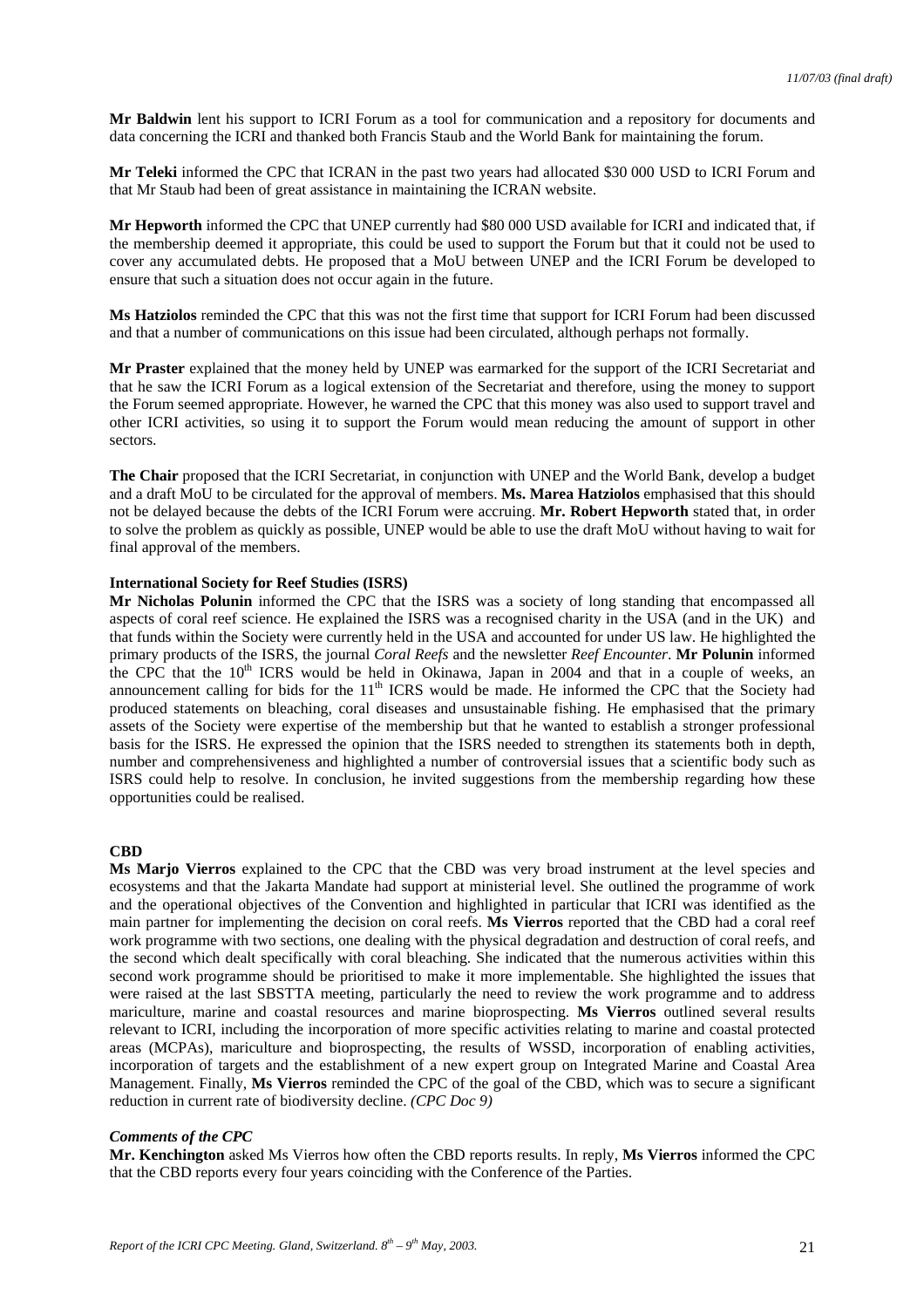**Mr. Wilkinson** relayed an invitation on behalf of Jamie Oliver (WorldFish Center) to the SBSTTA to attend a meeting in Penang to discuss degradation of coral reefs.

#### **IOC**

**Ole Vestergaard** reported to the CPC that the IOC had assisted the GCRMN South Asia in conducting 26 workshops during the last 5 years and had developed an extensive library and database of names of contacts from the South Asia region of the GCRMN. He informed the CPC that the GCRMN South Asia had received technical input from IOC and financial support from DFID during the last 5 years. He highlighted a document being produced by DFID, IMM and IOC that discusses the worldwide relationship between poverty and coral reefs. **Mr Vestergaard** then distributed a pamphlet describing the activities of the IOC and WorldBank Coral Bleaching Working Group, funded jointly by the IOC and World Bank/GEF. He informed the CPC that the Group has now developed a detailed draft work plan. He reported that the IOC, having stepped down as Chair of the GCRMN Management Group, will remain active in both the CPC and GCRMN. In addition, he explained that a workshop scheduled 9-12 April 2003 to be held jointly with ROPME and the Government of Iran to introduce monitoring methods in the Persian Gulf region, had to be postponed for obvious reasons. **Mr. Vestergaard** informed the CPC that IOC, jointly with University of Delaware and UNEP/GPA, will host a WSSD follow-up conference on oceans and coasts in Paris 12-14 November 2003 (Further info at http://www.udel.edu/CMS/csmp/globaloceans). Finally, on behalf of the World Heritage Convention, **Mr Vestergaard** highlighted the outcomes of the meeting in Hanoi to identify potential world heritage sites to conserve coral reef biodiversity.

#### **Ramsar**

**Ms Margarita Astralaga** informed the CPC that the Ramsar Convention on Wetlands included coral reefs but that, unfortunately, this was not well known, particularly among governments. She reported that Ramsar had 35 sites worldwide, of which 11 -12 were adjacent to coral reefs, but that there was, as yet, not a single dedicated coral reef site among the 35. She highlighted though that nine new sites were added last year alone, which indicated that the message regarding the importance of wetlands was finally being heeded and, with the help of all the members, the number of Ramsar sites would increase. Finally, **Ms Astralaga** highlighted a new collaborative initiative between Ramsar and WWF to assist countries to identify wetland sites and to draft and implement management plans.

#### *Comments of the CPC*

**Mr. Kenchington** related his experiences deciding which Convention the Great Barrier Reef should be recognised under. He informed the CPC that aligning a valuable ecosystem, such as the GBR, with one Convention often excluded benefits offered by other Conventions and that a unified approach among the Conventions is essential. In reply, **Ms Astralaga** informed the CPC that Ramsar now had a MoU with the World Heritage Convention and the Man and the Biosphere Programme to try and address this issue. She added that the criteria for accepting various sites as Ramsar sites have been developed to align with some of the other relevant conventions.

#### **IIICN**

**Mr Carl Gustaf Lundin** highlighted the collaboration between IUCN, CORDIO and GCRMN and informed the CPC that negotiations were currently being conducted to define the scope of this collaboration, particularly in South Asia. Further, he stated, as chair of the Management Group, that the GCRMN had been productive during the last year. He reported that IUCN had been doing some work on involvement of the private sector concerning MPAs and marine resource conservation. Also, Mr Lundin informed the CPC that the Indonesia Coral Reef Rehabilitation and Management was entering its second phase, after completion of the IUCN evaluation report. A second evaluation was just concluded for the Indian Ocean Commission/GEF Coral Reef Monitoring Network in the Indian Ocean project. In addition, he explained that a lot of focus had been placed and that a number of publication were produced on the effectiveness of MPAs. He highlighted that an evaluation of Aldabra World Heritage Site had recently been conducted in conjunction with a number of partners that produced very useful recommendations. Finally, he emphasised that the upcoming World Parks Congress will provide a golden opportunity to push the ICRI agenda and that there was great potential to initiate several partnership activities among members.

#### **IOI**

**Mr Clive Wilkinson** presented comments submitted with the apologies of **Mr Robin South**, IOI (Australia) regional director. Mr South reaffirmed the commitment to ICRI of the 25 IOI Centres, including many in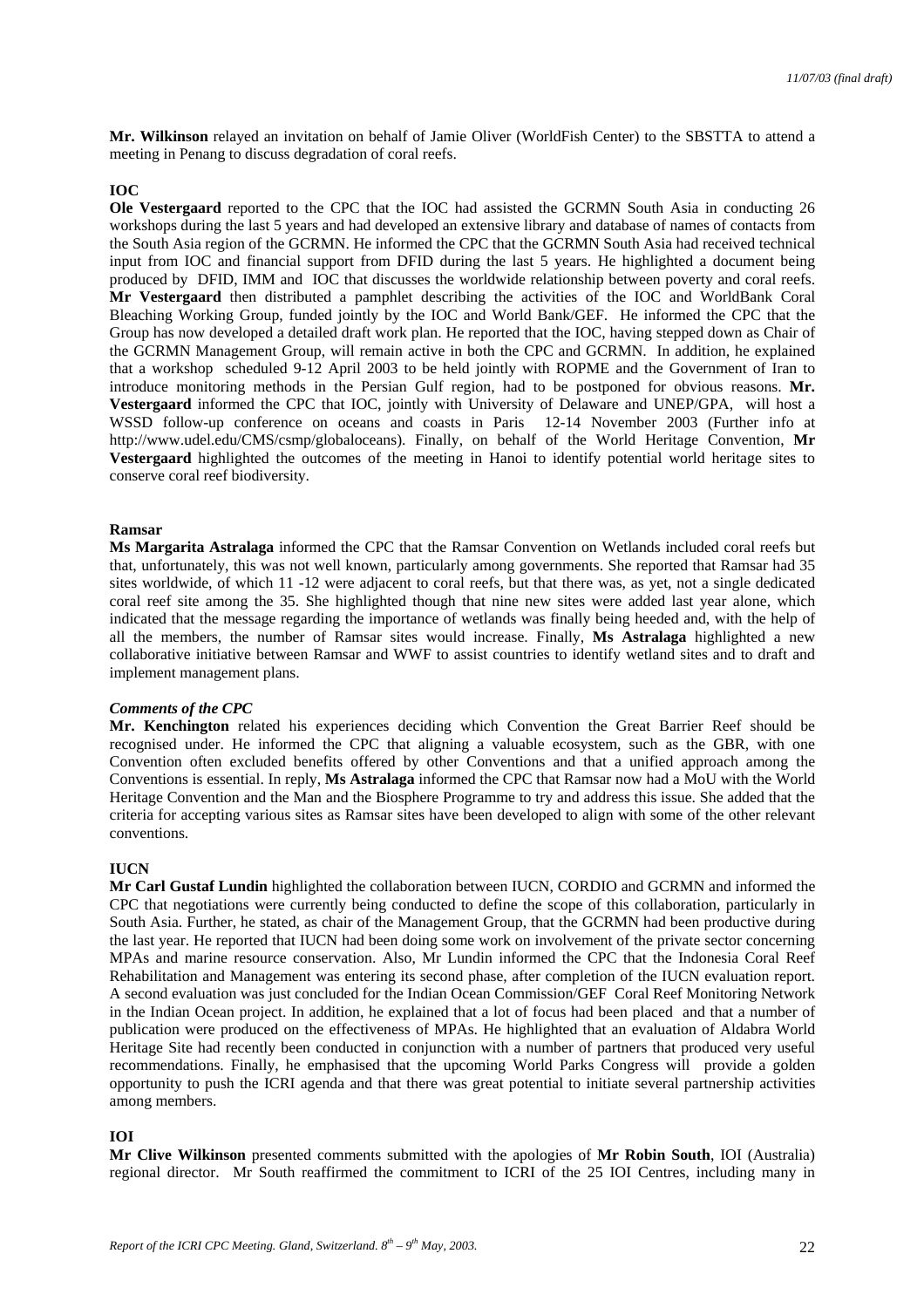developing countries with coral reefs. IOI supports sustainable development of ocean and coastal resources, including education and training, research, ocean governance, Law of the Sea, fisheries and related areas. The IOI network has considerable expertise in marine science, marine affairs and ocean governance, and will work in partnership with ICRI CPC. Several of the IOI centres, including IOI- Australia, - Indonesia, - Fiji and -Thailand are actively involved in coral reef activities with a strong emphasis on improving governance and management. The IOI is developing the IOI Virtual University, to be jointly based in Townsville, Australia and Capetown, South Africa for Masters Degrees in Marine Affairs through web-based learning. IOI – Australia will host the 2005 'Pacem in Maribus' meeting in conjunction with IMAREST (International Marine Engineering, Science and Technology) with a major focus on coral reef activities.

### **World Bank**

**Ms Marea Hatziolos** highlighted the Meso-american Barrier Reef project that had \$215 million USD worth of projects focusing on the conservation of coral reefs and that these projects were usually implemented in conjunction with the GEF. She informed the CPC that the project was in its second year and that it acted as the node for GCRMN in the region and contributed to the publication of the GCRMN *Status Report*. She reported that within this project many workshops to build capacity to conduct ecosystem monitoring and to develop a hydrodynamic model of the Meso-american Barrier Reef system drainage basin and oceanography had been conducted. She added that the MPA component is a significant part of the project. Ms Hatziolos reported that the World Bank was also developing projects in Mozambique and Tanzania and that a trust fund for sustainable fisheries had been established. In the area of research and capacity building, she informed the CPC that a 15 year targeted research project was being conducted in partnership with other organisations, particularly the IOC. She explained that the first phase of the project was five years and involved six working groups investigating areas where there are gaps in scientific knowledge. Ms Hatziolos emphasised that this project involved strong collaboration between scientists from developed and developing nations that will evolve into long term partnerships and yield policy advice at the highest level.

### **18. Upcoming meetings**

The Chair informed the CPC that ICRI had been invited to the next UNICPOLOS meeting and considered that participation in this forum had been valuable in the past and encouraged ICRI to continue its participation. The UK informed the CPC that they would attend on behalf of the Secretariat.

**Ms Muthiga** informed the CPC that the WIOMSA scientific congress would be held in October and asked if there was a procedure for speaking on behalf of the ICRI. **Mr David Souter** recalled that prior to the ICRI presentation at Oceans and Coasts at Rio +10, the content of the presentation was presented to the CPC for approval and was subsequently modified according to the advice of a small working group convened on the matter.

**Mr. Wilkinson** asked if it was not sensible to hold a special ICRI session at the ICRS in Okinawa to highlight the achievements of ICRI during the last 10 years and develop a direction for the future. In order to facilitate such a session, he called on each of the Secretariat, past and present, to review what they had achieved.

**Mr. Canning** proposed that members of ICRI attending meetings under the guise of their organisations could also act as a proxy for the Secretariat and ICRI in order to secure ICRI representation at other meetings.

#### **19. Other matters**

**Mr. Praster** introduced one final decision thanking the Swedish and Philippine ICRI Secretariat for their hard work during the previous two years.

## **20. Closing**

The Chair offered sincere thanks to the CPC and to both Ramsar and IUCN for hosting the CPC and ensuring that the meeting was productive.

**9. ACTION:** Members of CPC sincerely wished to thank the Ramsar and IUCN Global Marine Program hosts of the May 2003 ICRI CPC meeting for a thoroughly well organised and hospitable arrangement. Special thanks are due to the Ramsar Secretary General Delmar Blasco and others from Ramsar: Achim Steiner, Margarita Astralaga and Julio Montes de Oca Lugo. The CPC also thanked the IUCN led by Carl Gustaf Lundin and his wife Stine, Cherry Sword and Kirsten Martin.